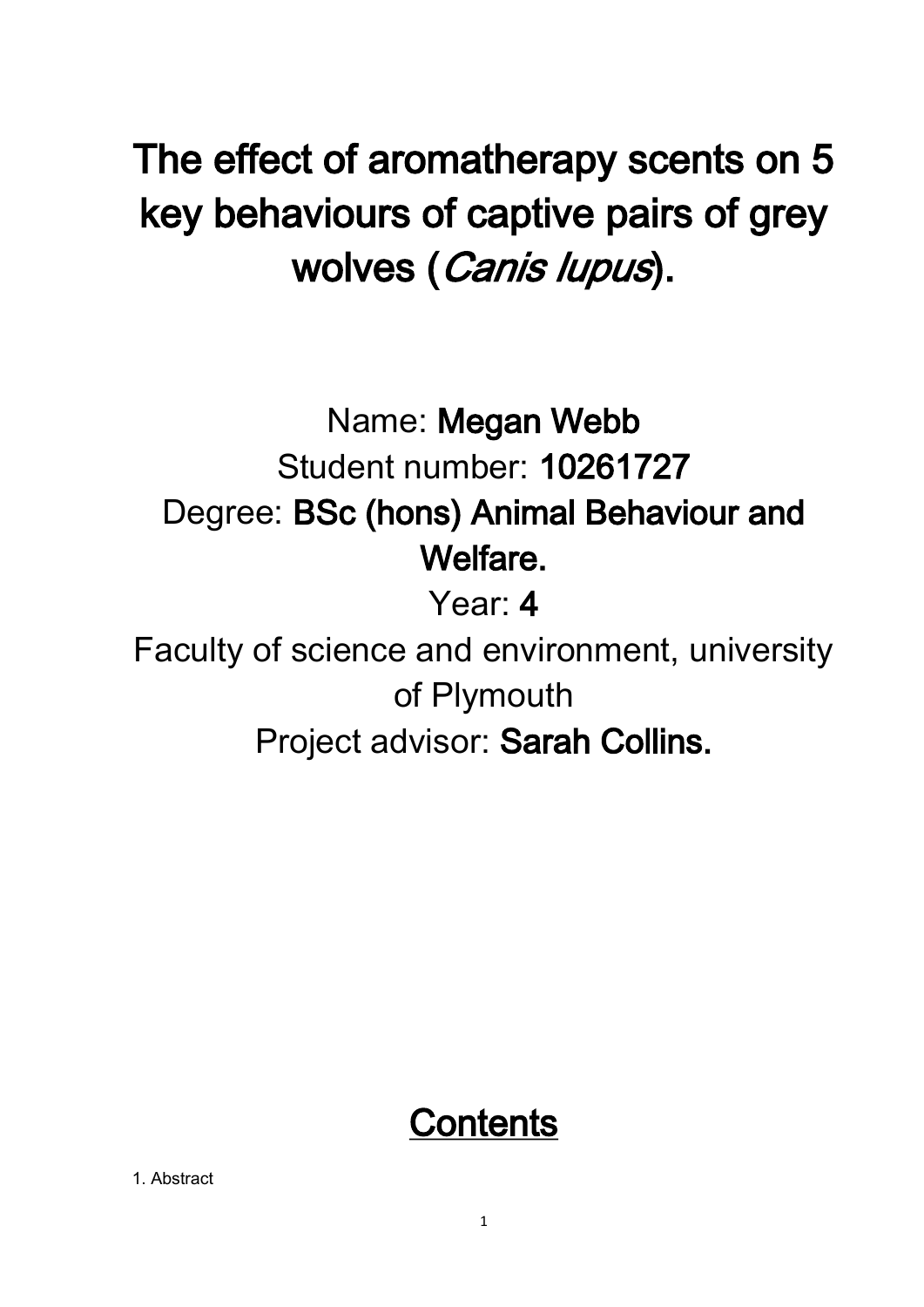- 2. Introduction
- 3. Method
	- 3:1 Test subjects
	- $\cdot$  3:2 study site
	- 3:3 materials
	- 3:4 olfactory conditions
	- 3:5 administration of scent
	- 3:6 data collection
	- 3:7 behavioural observations
	- 3:8 statistical analysis
	- 3:9 ethical considerations
- 4. Results
	- $\blacksquare$  4:1 play behaviour
	- 4:2 rest behaviour
	- 4:3 sleep behaviour
	- 4:4 vocal behaviour
	- 4:5 patrol behaviour
- 5. Discussion
- 6. Conclusion
- 7. Acknowledgements
- 8. References
- 9. Appendices
	- 9:1 off site risk assessment
	- 9:2 peppermint essential oil safety data sheet
	- 9:3 rosemary essential oil safety data sheet
	- 9:4 tangerine essential oil safety data sheet

1: Abstract: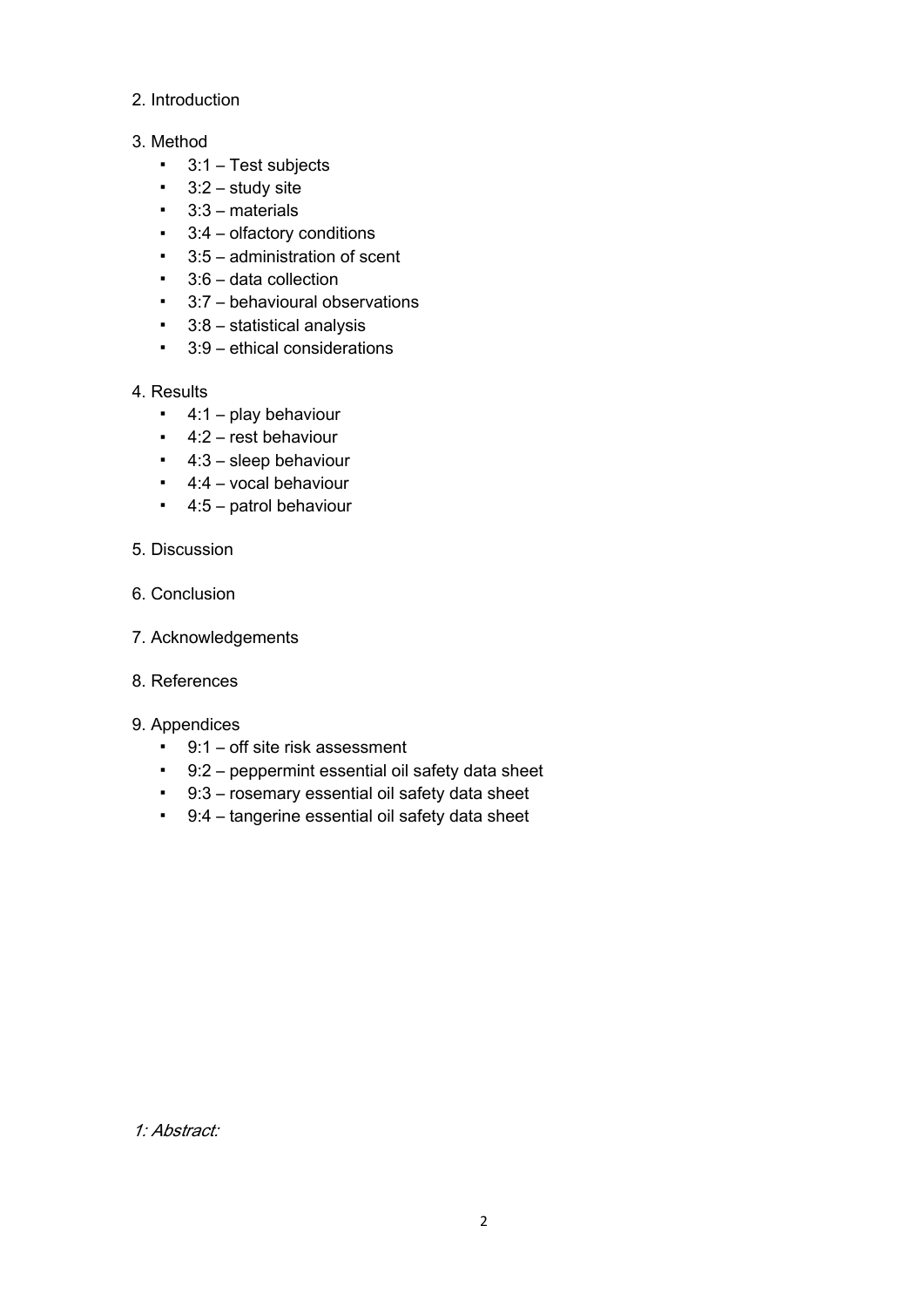Olfactory enrichment is the administration of scent or a scented material into the environment. The use of olfactory enrichment can improve captive welfare of mammals and has a variety of applications in captive animal management. This study explores the effects of 3 aromatherapy scents (tangerine, peppermint and rosemary) as olfactory enrichment on 5 key behaviours of 4 captive grey wolves housed at the UK Wolf Conservation Trust. The wolves were exposed to each of the scents repeatedly over a period of weeks. Behavioural observations were made every day and scents administered twice a week. The scent was administered via a dilute solution poured over a straw bail. The aromatherapy oils were diluted with water to a ratio of 1:40. The study looks at 5 key behaviours. Vocal, play, rest, sleep and patrol. There was no significant difference between the conditions on sleep, play and patrol behaviours. The results showed a clear significant effect on rest ( $P = 0.01$ ) and vocal (P = 0.013) behaviours. Tangerine oil was shown to have a relaxing effect showing a sharp increase in rest behaviours when the scent was administered whereas rosemary showed a slight decrease in rest suggesting a stimulant effect. Exposure to peppermint had little or no effect when compared to control conditions. The results highlight the potential for aromatherapy use for behavioural therapy in captive grey wolves. There is more research required using a larger sample size and a variety of scents in order to gain a definitive picture of what the scents clear effects on behaviour are.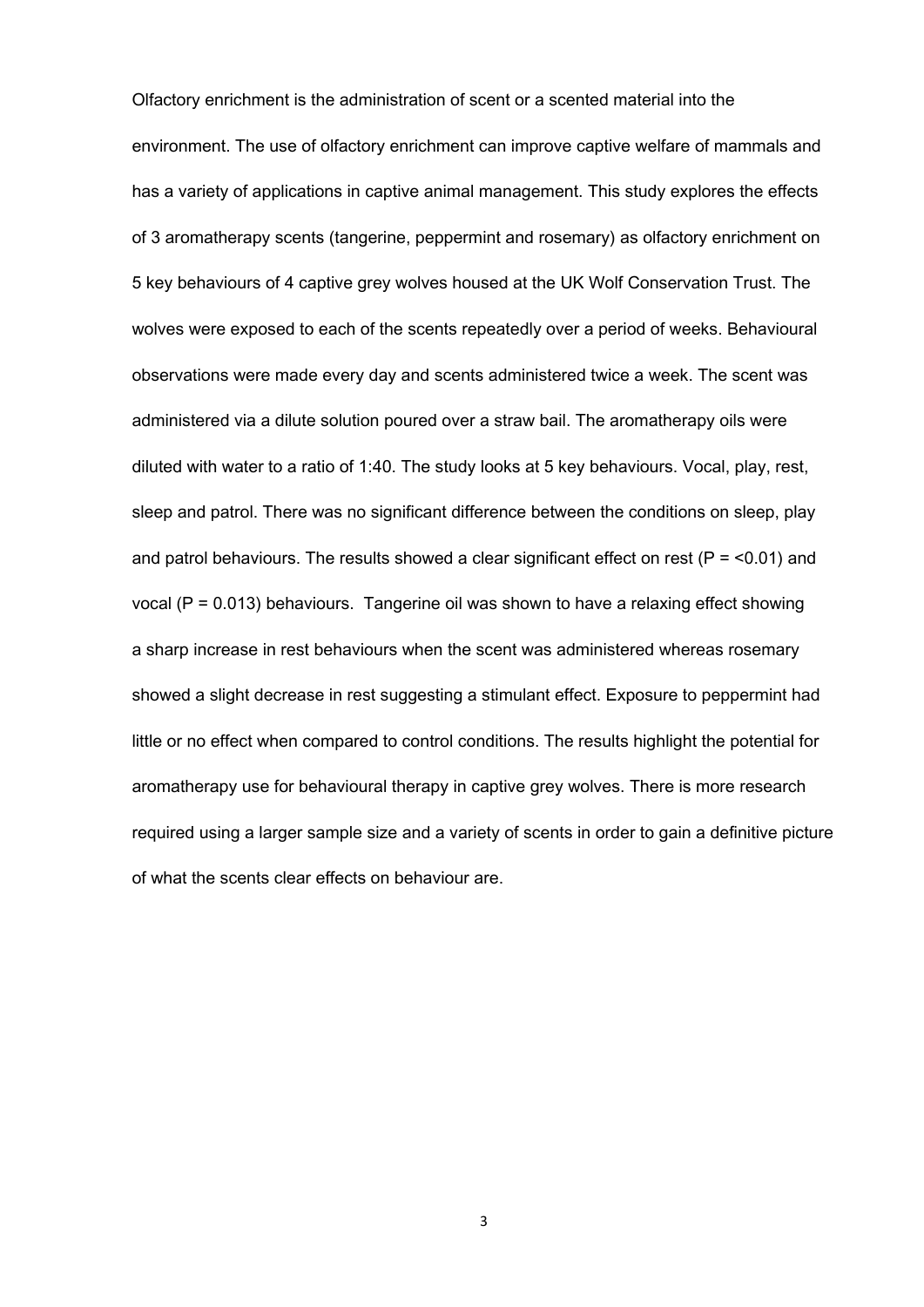#### 2: Introduction:

Mammals use olfaction in a number of ways for group survival, including communication, feeding, spacing, reproduction, defence and identification and recognition of other individuals (Doty 2012, Doty 1986, Eisenberg and Kleiman 1972). There are a vast number of areas of research involving the effect of scents on behaviour. Studies on the effect of predator scents on captive prey animals are used to understand the induction of fear as a direct effect of scent (Stankowich and Blumstein 2005) and develop stress prevention strategies for captive animals. There are also many studies on physical benefits of scents for humans in order to develop holistic therapies. The benefits of scent have been outlined in a study where the presence of aromatherapy massage showed a significant increase in peripheral blood lymphocytes suggesting that aromatherapy massage could be beneficial in disease states that require augmentation of CD8 lymphocytes (Kuriyama et al 2005).

However, this study will be investigating the effect of aromatherapy scents as environmental enrichment on captive wolf behaviour. Environmental enrichment is described as an animal behaviour principle that seeks to enhance the quality of captive animal care by identifying and providing the environmental stimuli necessary for optimal psychological and physiological well-being (Shepherdson, 1998). The topic of scent enrichment in zoo settings has been thoroughly explored with frequent studies on big cats (Baker,Campbell and Gilbert 1997, Schuett and Frase 2001, Wells and Egli 2004).

Olfactory enrichment is used in many captive scenarios (Ellis 2009, Wells 2004). This 'olfactory enrichment' can stimulate reproduction or naturalistic behaviour, enhance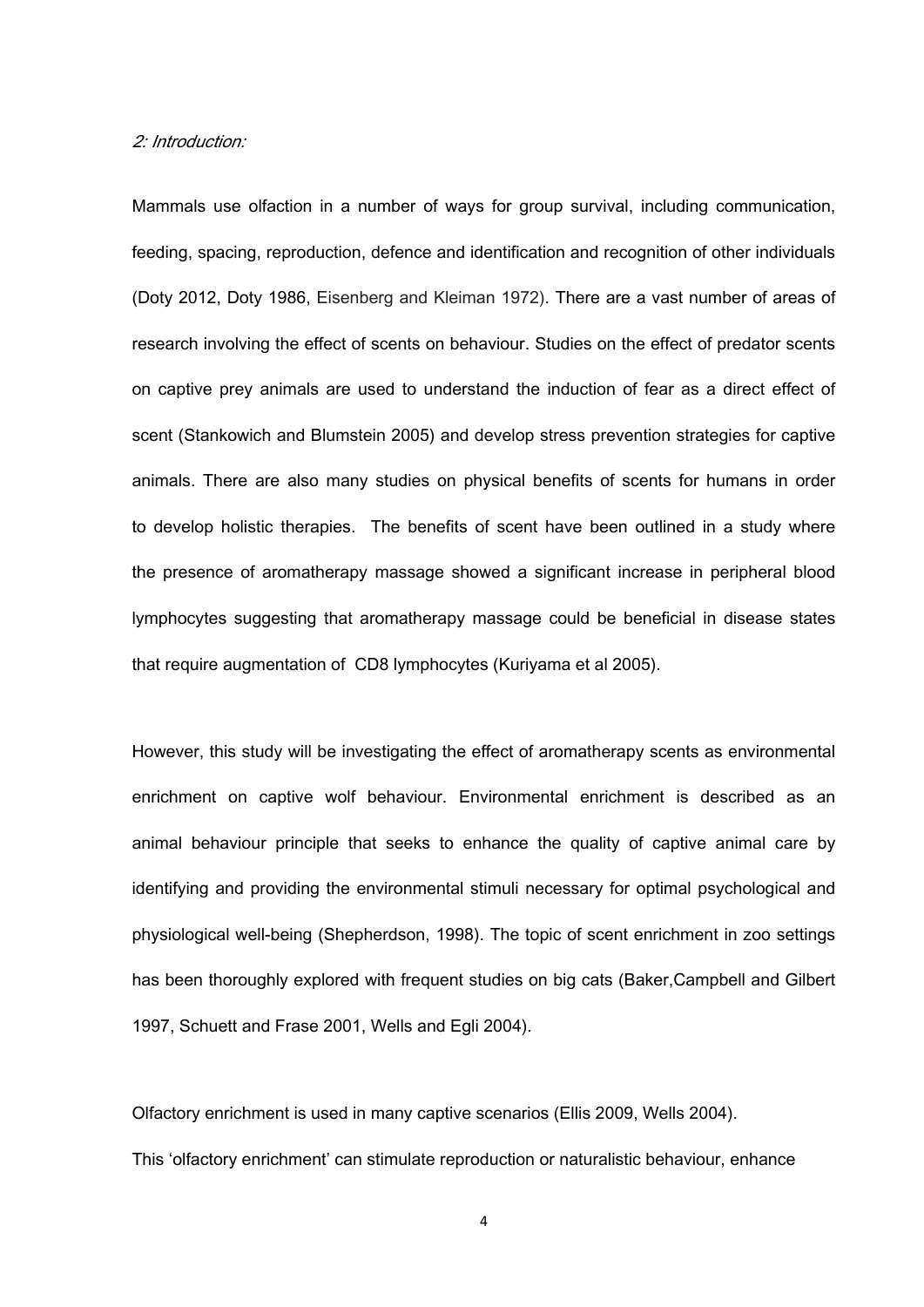enclosure exploration, or reduce inactivity (Clark and King 2008). However this 'enrichment' can also increase undesirable behaviours or reduce activity. Reduction in activity can be used to calm very lively animals or reduce stress in transit or medical situations but this can also increase lethargy and reduce visitor enjoyment in zoos (Ryan and Saward 2004). It is important to know what messages these scents are conveying to the animal. Different scents must be chosen carefully taking into account the social and ecological contexts. For example, a study on golden lion tamarins found that scent marking was used to communicate social dominance (Miller et al 2003), whereas another study on alpine marmots showed that scent marking was used in territory defence (Macdonald 1980). Many animals use scent to communicate so it is important to take into account what the animal in question translates the scent as.

Animal sensory systems are typically specialized by species and play crucial roles in their survival. Sensory enrichment is designed to address the animal's sense of smell, touch, hearing, vision, and taste and elicit species-specific response, territorial, reproductive or hunting behaviours. Wolves are driven by their sense of smell, they can smell a scent more than 1 mile away, using olfactory signals to communicate with intra- and inter-specifics, locate prey, attract mates and/or find food (Macdonald and Sillero-Zubiri 2004). A wolfs' sense of smell plays a big part in the behaviour surrounding scent marking both toward other members of the pack and toward neighbouring packs (Asa et al 1990). The scents in their environment communicate information such as what has passed through their territory, how long ago, whether it was male or female. It also aids them greatly when hunting. Wolves tend to smell out their prey and then they can tell if it is injured or sick through olfaction.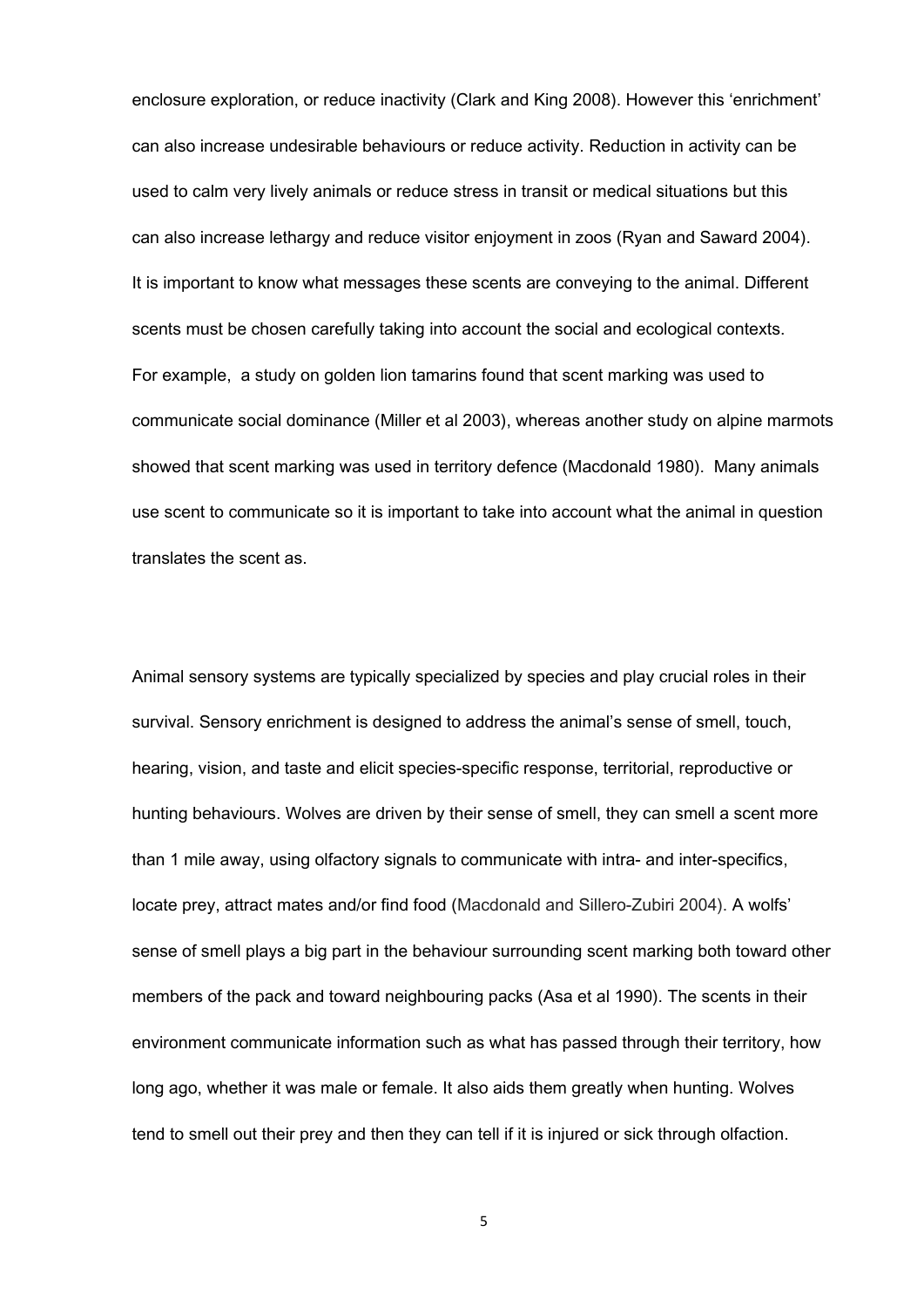Many of the behaviours that wolves express naturally are dependent upon scent (Briscoe et al 2002). However the manipulation of scent in the captive environment is not designed to communicate but to manipulate behaviours.

The use of aromatherapy as a behavioural therapy is used in a number of species in a variety of settings. There are many published sources that explore the effects of essential oils on human behaviour ([Roberts and Williams, 1992](http://www.sciencedirect.com/science/article/pii/S0168159109000057#bib104), Herz 2009), particularly in the treatment of agitation in dementia. A significant improvement in agitated behaviour during aromatherapy compared with placebo has been shown to occur (Ballard et al 2002, Holmes et al 2002). The results of these studies show that aromatherapy for humans can be a safe, well tolerated and highly effective way of treating certain adverse behaviours (Herz 2009). This evidence of aromatherapy effects could give starting points to expand in the use of scent to manage harmful or distressing behaviours in animals. The use of aromatherapy in this case has been shown to calm agitation in humans; there are many captive situations which cause agitation in other, non- human species. These studies are a useful tool in the development of captive animal management systems.

Peppermint, jasmine and rosemary have been reported to improve alertness and enhance cognitive performance in humans (Diego et al 1998). The scent of lavender has repeatedly been shown to decrease motility in laboratory-housed rodents (Buchbauer et al 1992, Shaw et al 2007, lim et al 2005). The same herb has also been shown to reduce activity and vocalisations in dogs housed in rescue shelters (Graham et al., 2005a). These are behavioural changes suggestive of increased relaxation. This could provide a good tool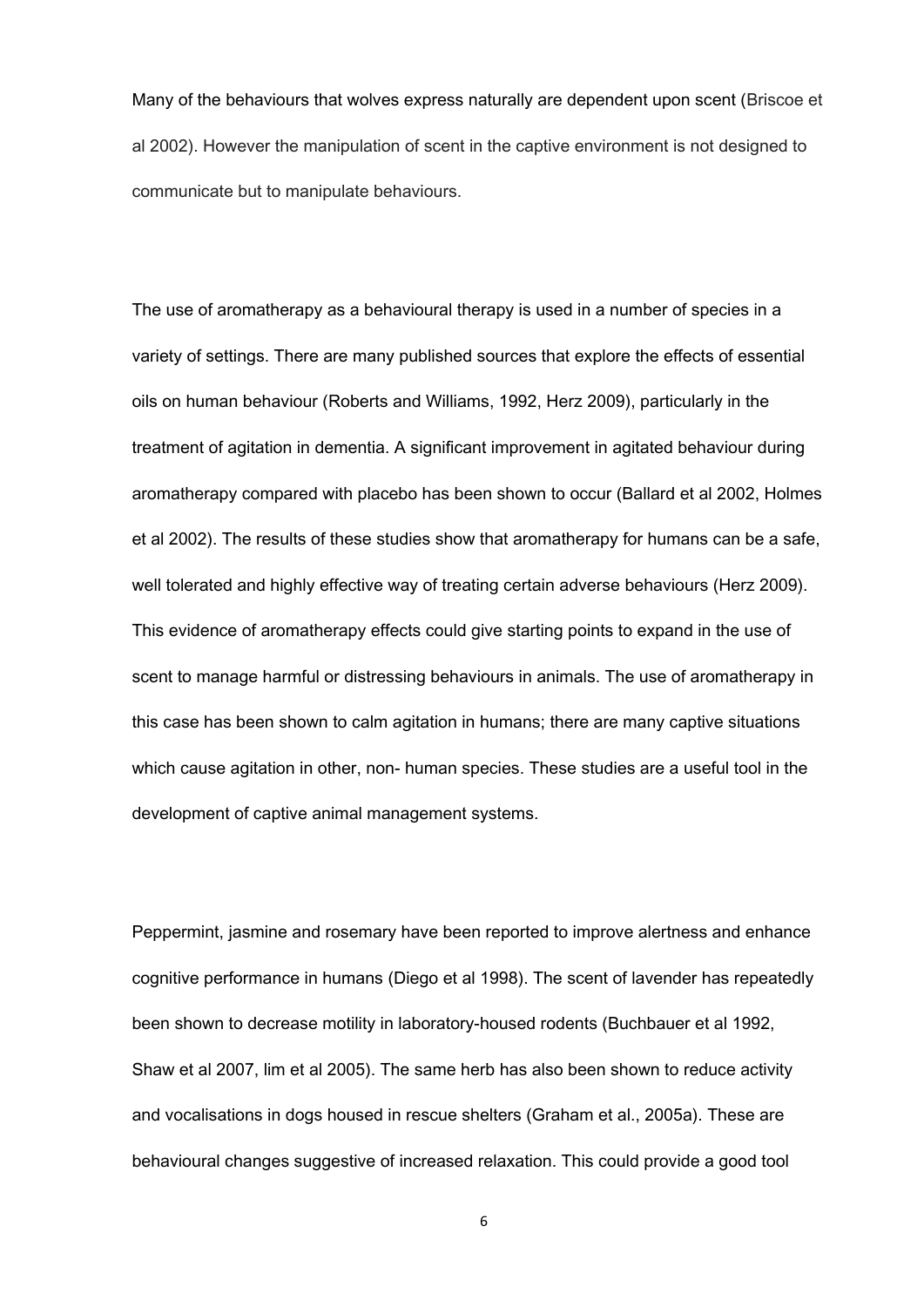to offer welfare advantages for individuals in transit or quarantine. Peppermint oil and/ or rosemary (which belong to the same botanical family as catnip) have been found to increase the activity level of many species including dogs (Graham et al., 2005a). These can be useful to stimulate lethargic animals that have been housed in captivity for lengthy periods of time (Wells et al., 2009). Other scents have shown aphrodisiac effects in felids e.g. chilli, cinnamon, cumin, nutmeg and ginger have all shown effects that increase breeding behaviour (Schuett and Frase, 2001, Wells and Egli 2004). This could be useful for captive breeding programmes, particularly with species that do not have high captive breeding success rate.

The two packs observed in this study were very similar in set up and subspecies. The other two packs include different subspecies (arctic) and social groups. They are two packs of three siblings. The behaviour of these differs greatly of the other two. I chose to test the effect on pair packs. This is because there is less complex social behaviours. The behaviour of the two packs I studied was established and settled. The wolves were all of sexual maturity and had established mating relationships. The other two packs are both still in their juvenile years (just under two years). The arctic pack was raised by a surrogate dog which resulted in unpredictable behaviours not 'typical' of other captive wolves.

Historically, essential oils are best used in the form of massage or bath oils or inhalations (Thomas 2002). In the setting of captive wolf environmental enrichment the scent will be inhaled. This can provide useful information for husbandry establishments with uses in breeding encouragement, calming, transit, veterinary care and welfare of the animal. The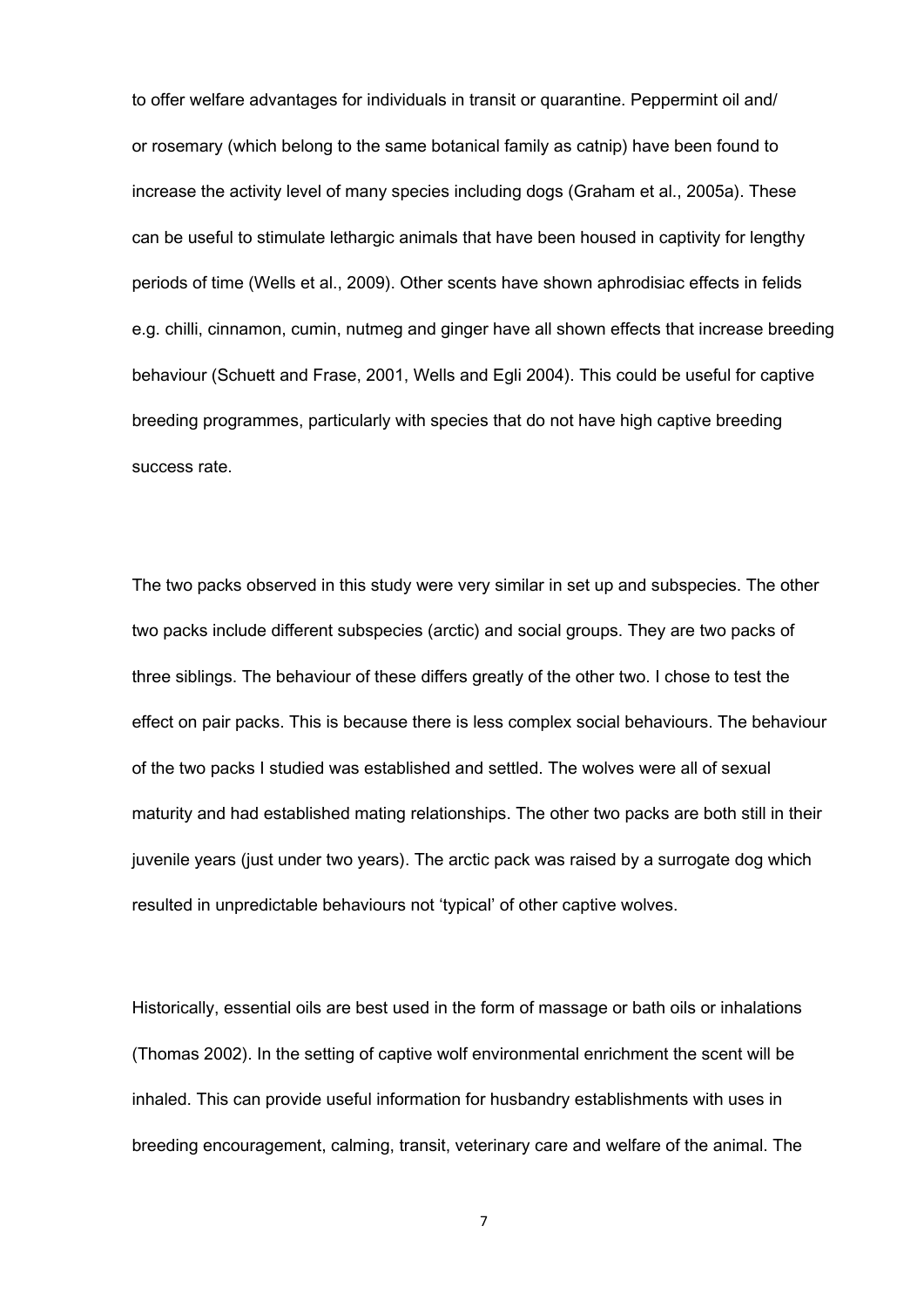scents peppermint, rosemary and tangerine have been chosen. There is little or no literature investigating the effects of tangerine oil on captive mammal behaviours. This scent was therefore chosen in order to explore new scents and their effects. The scents rosemary and peppermint were chosen due to the claims against their names as a stimulant.

There is a great deal of literature on the effects of aromatherapy oils as olfactory enrichment on the behaviour of domestic species such as dogs in kennel situations. (Graham al 2005, Bell 2002, Keith 2010 , Wells 2006) or the use of scent as a calming factor for horses (Ferguson et al 2013). However this study aims to explore the effects of captive wolves in a zoo setting. There are many studies in zoo settings (Wells et al 2004 and 2007, Struthers and Campbell 1996) exploring this on a variety of species but there is limited literature on the effects of olfactory conditions specifically on captive grey wolf behaviour.

This study aims to expand the knowledge gained from studies on domestic dogs and captive big cats to the captive wolf. This study will investigate the effect of three aromatherapy oils on captive wolf behaviour measuring their effect on 5 key behaviours: play, sleep, rest, patrol and vocal.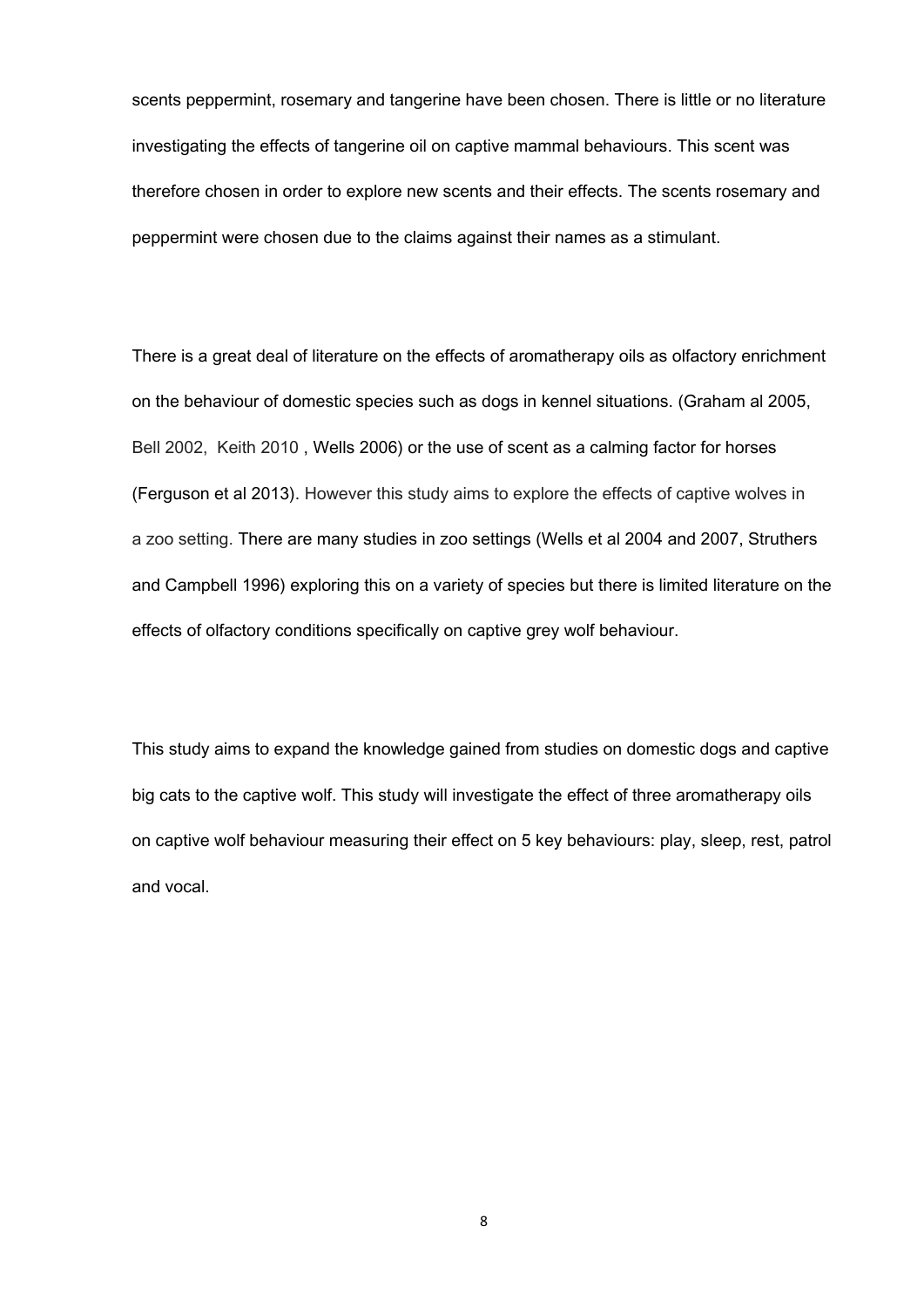3: Method:

3:1.Test subjects:

Data was collected from four wolves at the UK Wolf Conservation Trust.

Table 1- basic information of the four observed wolves.

| Wolf<br><b>Numbe</b> | Name | Sex        | Age<br>(Year<br>S. | Socialise<br>d? | Genetic Origin                                    | Place of Birth                     |
|----------------------|------|------------|--------------------|-----------------|---------------------------------------------------|------------------------------------|
|                      | Mosi | Femal<br>e |                    |                 | Canis lupus<br>occidentalis,<br>Northwestern wolf | Dartmoor<br>Wildlife Park,<br>2006 |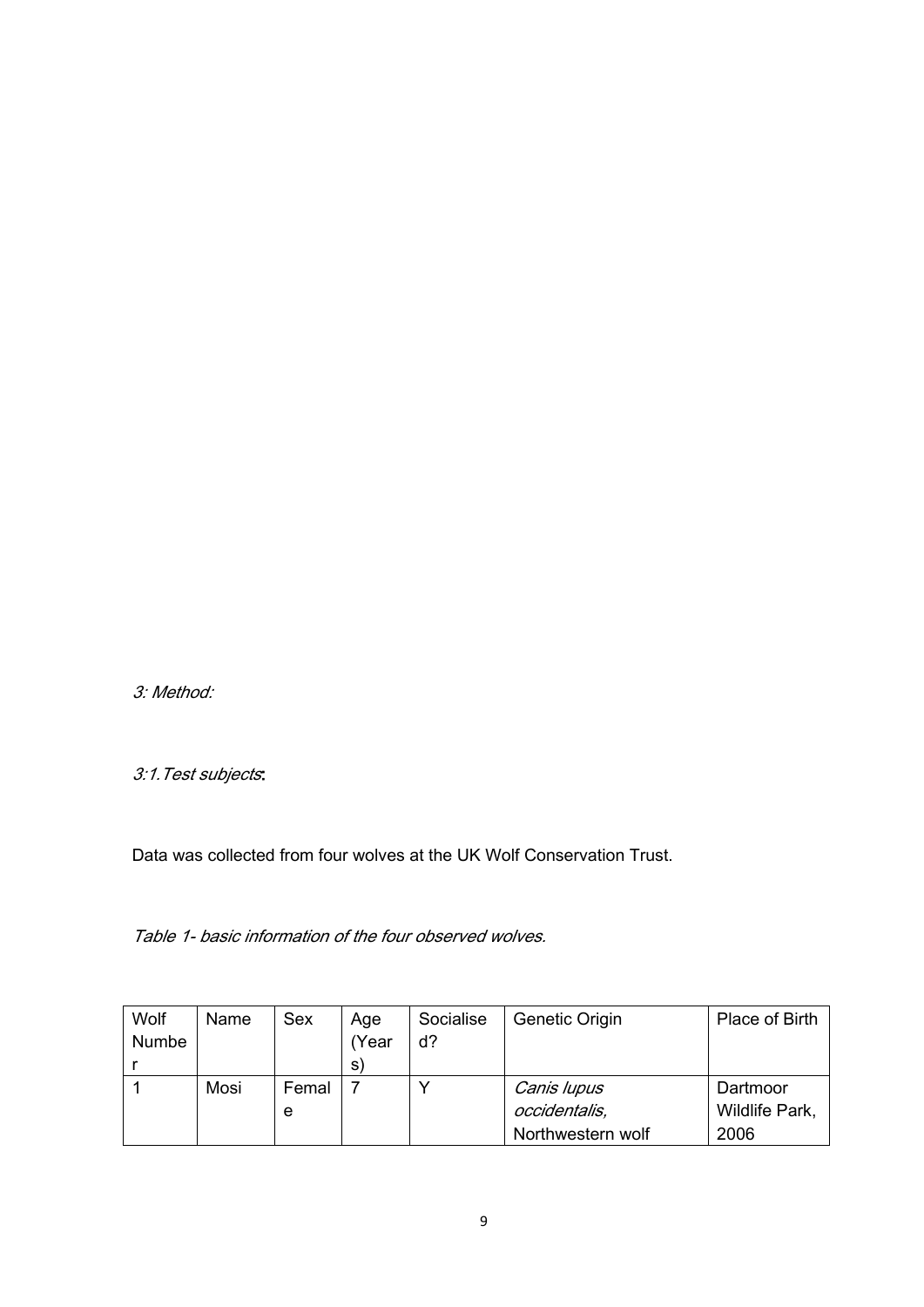| 2 | Torak | Male  |                |   | Canis lupus lupus      | Anglian Wolf    |
|---|-------|-------|----------------|---|------------------------|-----------------|
|   |       |       |                |   | X Canis lupis          | Society, 2006   |
|   |       |       |                |   | occidentalis, European |                 |
|   |       |       |                |   | X Northwestern wolf.   |                 |
| 3 | Mai   | Femal | $\overline{7}$ |   | Canis lupus            | Dartmoor        |
|   |       | e     |                |   | occidentalis,          | Wildlife Park,  |
|   |       |       |                |   | Northwestern wolf      | 2006            |
| 4 | Motom | Male  | 5              | N | Canis lupus            | Combe           |
|   | O     |       |                |   | occidentalis,          | Martin wildlife |
|   |       |       |                |   | Northwestern wolf      | and dinosaur    |
|   |       |       |                |   |                        | park. 2008      |

#### 3:2. Study site:

All research for this study was conducted at the UK Wolf Conservation Trust. The 2 enclosures which housed the test subjects were almost identical. Mosi and Torak were housed together as a mating pair in an outdoor enclosure approx. 1.5 acres (approx. 6070 M<sub>2</sub>). Mai and Motomo were also housed together as a mating pair in an adjoining enclosure of the same size. Both enclosures feature a viewing mound (a small hill for the wolves to gain visibility of the sight,) viewing tables for the same purpose, water troughs, a small area (approx. 150m2) of dense woodland and a shared indoor kennel for each of the pairs.

There were two more enclosures housing three sibling hybrids born of Mai and Motomo and three sibling Arctic wolves of no relation. These enclosures were in eyes view of the test subjects but not connected to.

The site has a path running along the front of the enclosures where visitors can clearly view the wolves. The enclosures have an area of dense woodland as well as an indoor kennel accessible at night time (see fig. 1).

Figure 1 – diagram of enclosures layout at UK Wolf conservation trust.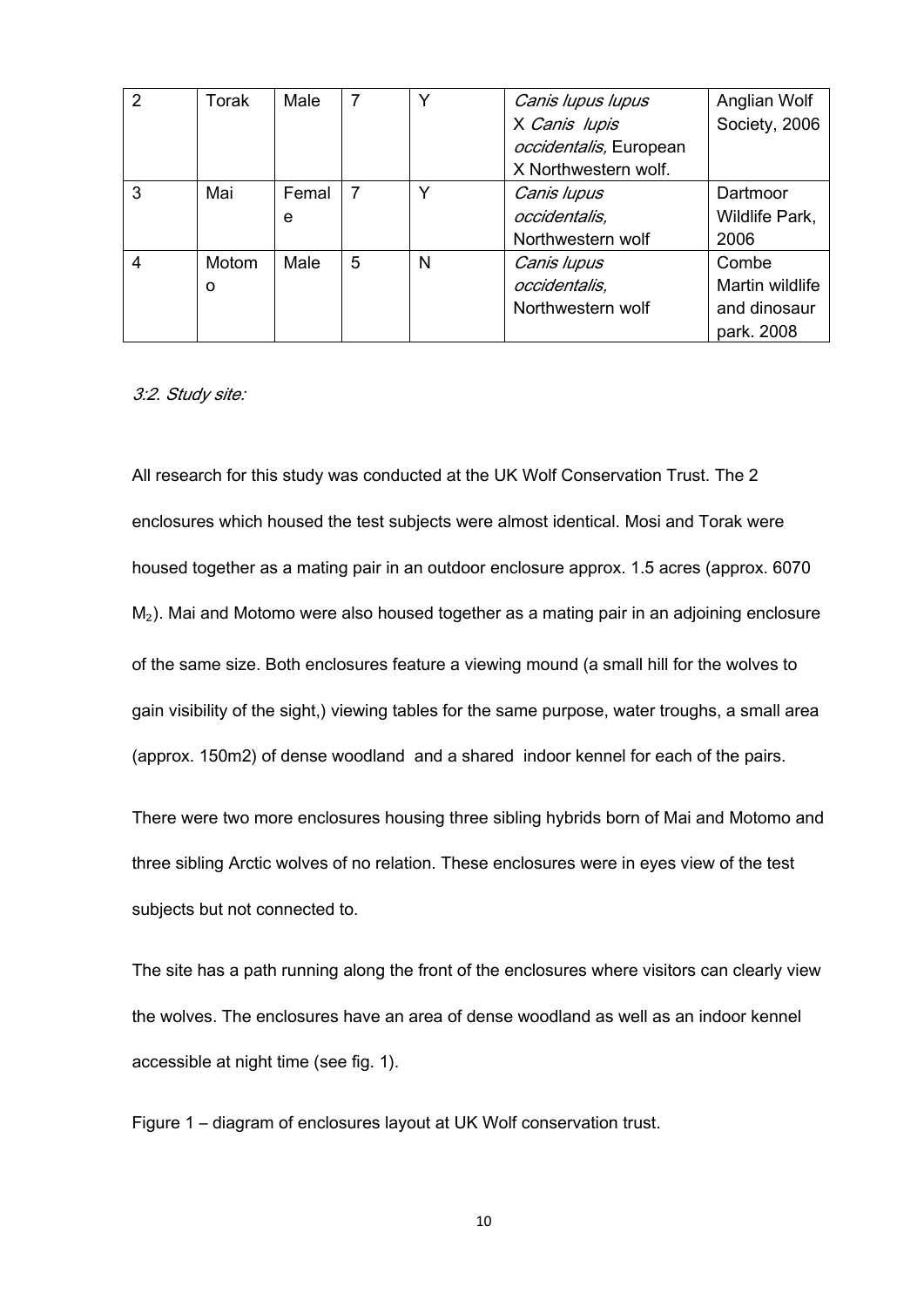### visitor pathway Mosi and Torak Mai and Arctic pack enclosure Beenham pack Motomo<br>enclosure enclosure enclosure

#### 2:3. Materials:

- 10ml bottle tangerine pure essential oil (Holland and Barrett)
- 10ml bottle rosemary pure essential oil (Holland and Barrett)
- 10ml bottle peppermint pure essential oil (Holland and Barrett)
- Tap water
- **Straw**
- **Raffia**
- 4 different coloured pens
- **Behaviour checklist**
- Stopwatch

#### 3:4. Olfactory conditions:

Four olfactory conditions were created, including a control, in which the wolves were exposed to no odours other than those arising naturally from their environment (e.g., odours from disinfectants and conspecifics), and three experimental conditions, in which the wolves were exposed to the ambient odours of essential oils including peppermint (Mentha piperata) rosemary (Rosemarinus officinalis) and tangerine (Citrus reticulate).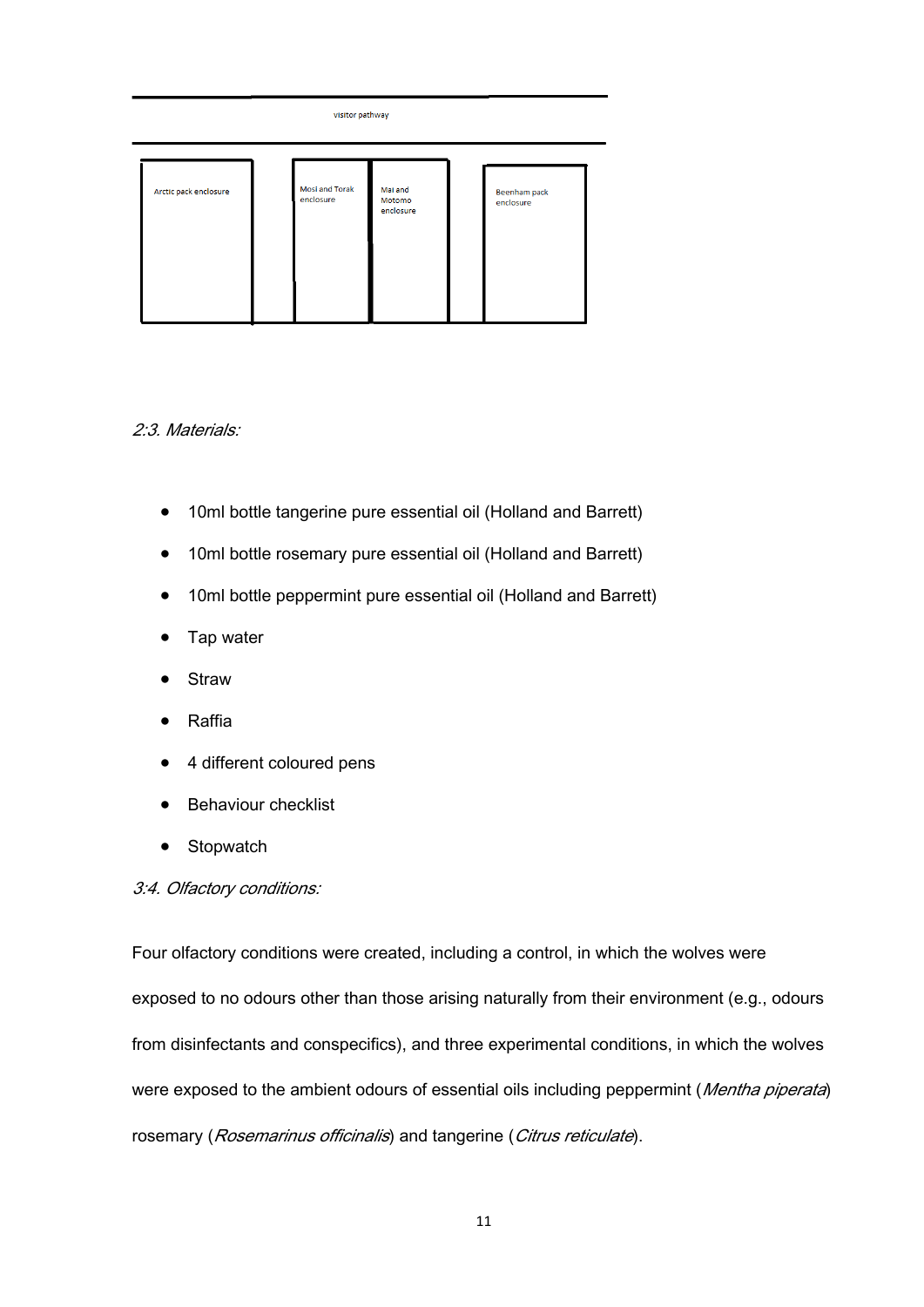All data was collected over a total of 12 weeks. The three scents were administered each over a four week period:

Period one = peppermint Period two = rosemary Period three = tangerine Each scent period spans 4 weeks. These weeks were inclusive of only Monday – Friday (5 days). The schedule is shown in table 2.

Table 2- breakdown of weeks within each scent period.

| Week 1 | Control observations (no scent given)  |
|--------|----------------------------------------|
| Week 2 | Scent administered on day 2 and 4.     |
|        | Observations every day.                |
| Week 3 | Scent administered on day 2 and 4.     |
|        | Observations every day.                |
| Week 4 | Control observations (no scent given). |

#### 3:6. Scent administration:

A large handful of straw was gathered together and secured with raffia. Approximately 10 drops of essential oil (one of the three scents) were poured into a 400 ml plastic beaker and topped up with water. The solution was then poured all over the straw until saturated. The straw was shaken to allow excess water to drip off. The scented straw was then thrown over the fence into the enclosure. The initial reaction was noted and behavioural observations initiated.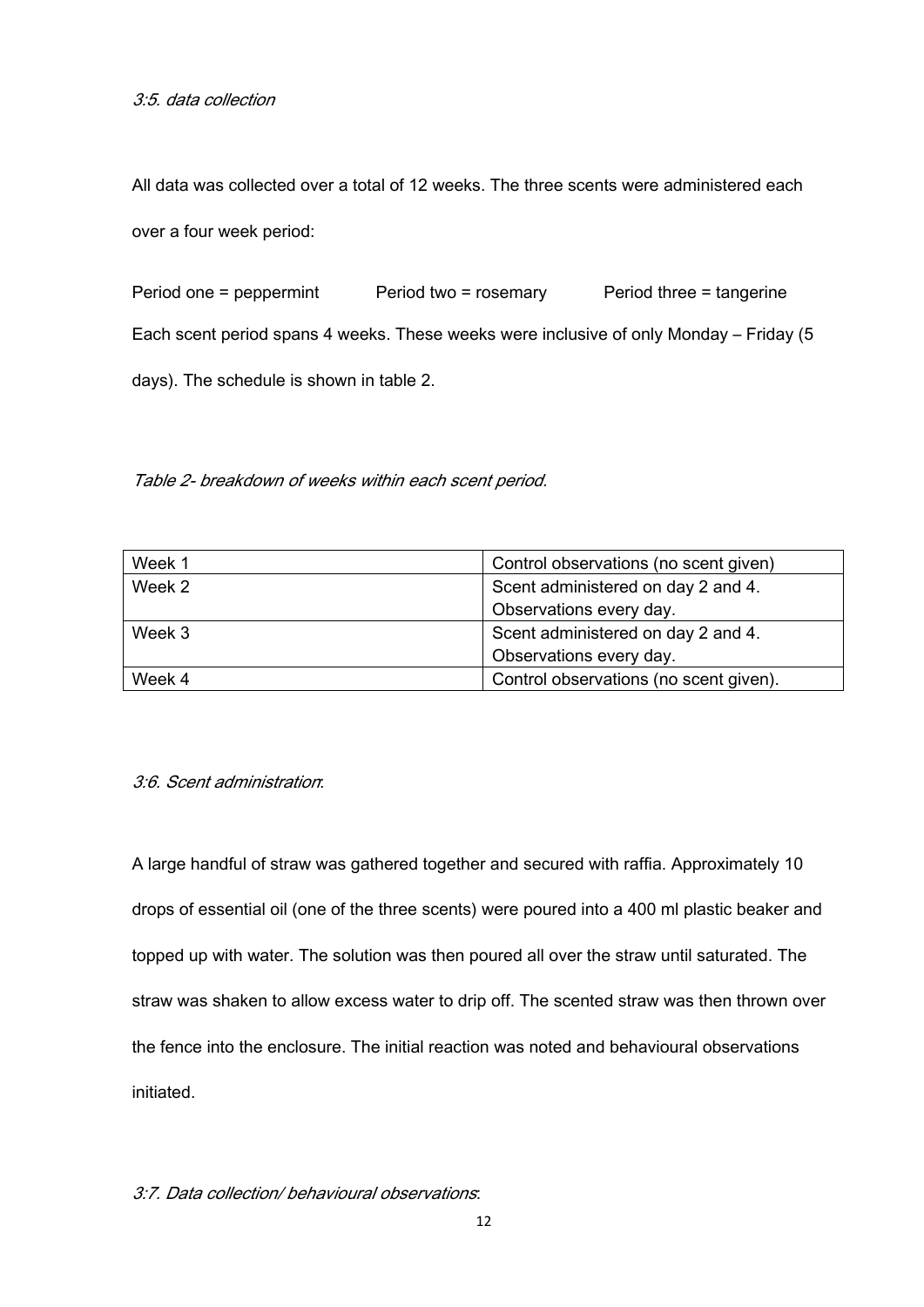Behavioural observations were done from a 'visitor viewpoint'. This was done from behind the standoff barrier and at least 3 metres from the fencing. The wolves' were observed using an interval scan sampling method. Data on wolves was recorded including names of wolves and miscellaneous data e.g. weather, public presence, feeding. Behaviours were then recorded for 30 minutes using a stop watch at 30 second intervals. Behaviours were recorded using a behaviour checklist and a different colour pen for each wolf. See table 3 for ethogram.

Table 3- table to show behaviours observed.

| <b>Behaviour</b>                     | Description                                   |
|--------------------------------------|-----------------------------------------------|
| Play                                 | Either alone or with other members of the     |
|                                      | pack.                                         |
|                                      | Includes: darting,                            |
| Sleep                                | Stillness with head resting on ground         |
|                                      | or some sort of support. Eyes closed.         |
|                                      | Consistently still.                           |
| Rest                                 | Laying or sitting with eyes open or eyes shut |
|                                      | with consistent fidgeting or movement. Little |
|                                      | or no other behaviours present.               |
| S.A.B. (Scent associated behaviours) | Any behaviours incorporating scent. Scent,    |
|                                      | marking, sniffing, scratching and smelling,   |
|                                      | rolling in scent.                             |
| O.O.S. (out of sight)                | Wolf cannot be observed. Hiding               |
| Vocal                                | Howling, barking, chuffing, whining any vocal |
|                                      | expression with purpose.                      |
| patrol                               | Moving around the perimeter in a repetitive   |
|                                      | or purposeful manner. Watching out upon       |
|                                      | raised hills and fixtures, surveying the      |
|                                      | environment with auditory and visual senses.  |

3:8: Statistical Analysis: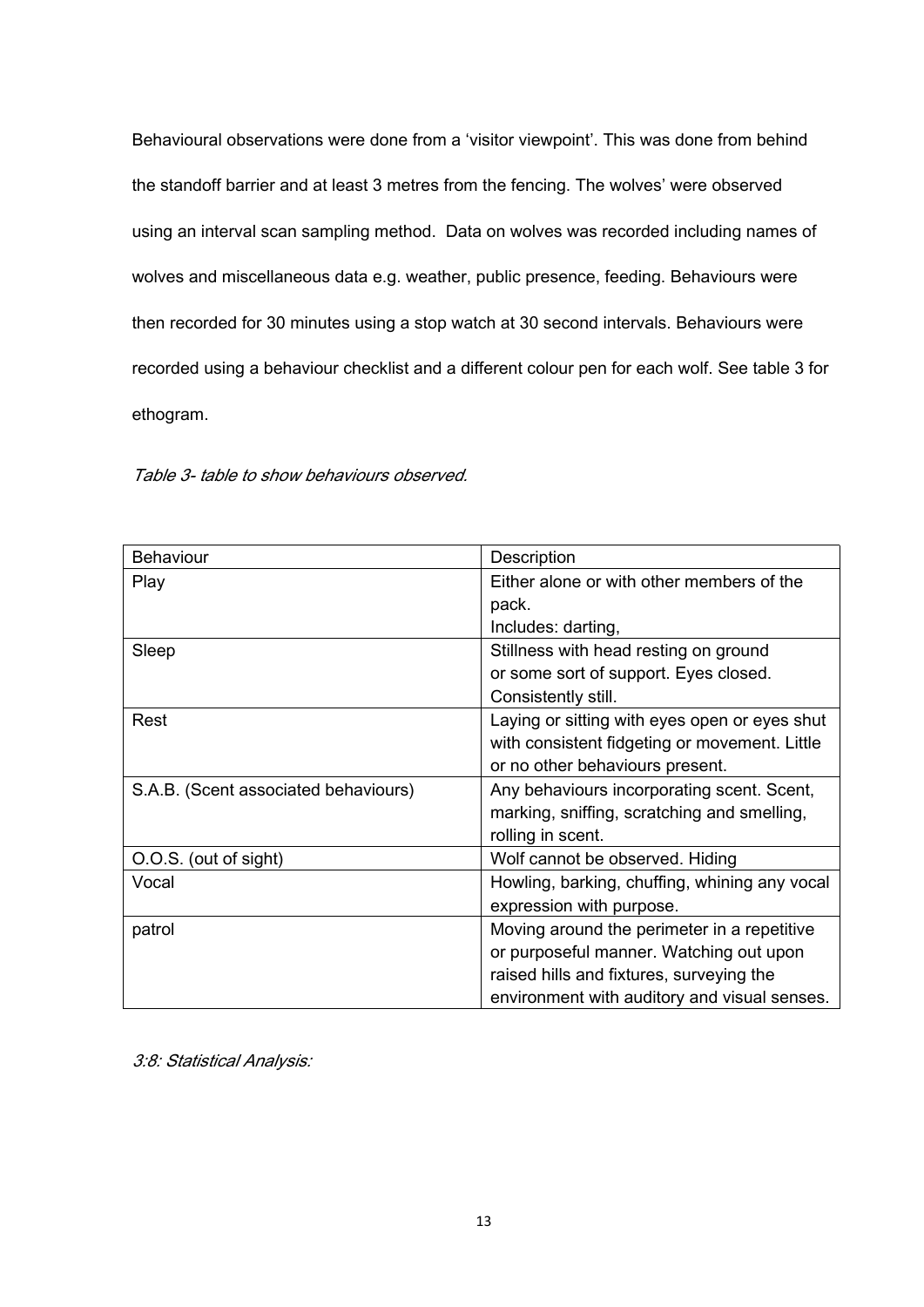The data for each of the key behaviours was analysed for each of the olfactory conditions using Kruskal-Wallis non parametric test to test for a significant difference between the groups. Inspection of descriptive statistics tables were used to show extreme groups. Bar graphs were created for each behaviour to show differences between the conditions.

#### 3:9:. Ethical statement:

All scents that were administered have a COSHH report and data safety sheets (see appendix 9:2, 9:3, 9:4). All essential oils were of natural source and non-toxic to the species. The way in which the scent was administered to the environment was an enrichment method the wolves are regularly exposed to and non-invasive.

4: Results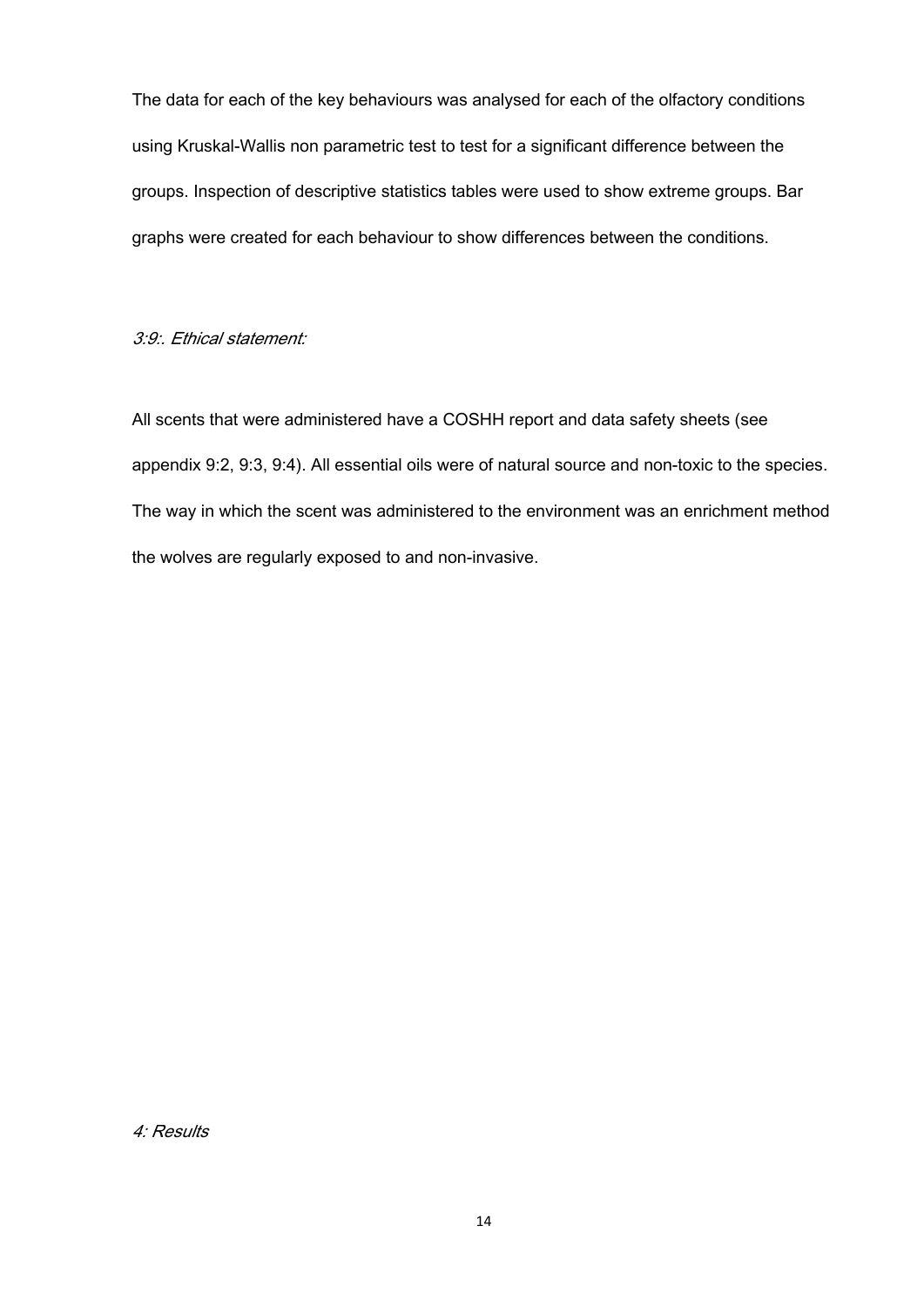There was no significant effect of the different olfactory conditions on play behaviour.

#### 4:2: Rest behaviour

.

There is a highly significant effect of olfactory condition on the frequency of rest behaviour  $(H11 = 255.42, DF = 3, P = 0.001)$ . There is a significantly higher percentage of time resting with the administration of tangerine oil into the environment than the other olfactory conditions. Presence of rosemary showed a decrease in percentage of time resting when compared with the control conditions. The results for Peppermint administration differed very little from that of control conditions.



Fig 2: bar graph to show the difference in rest behaviours under different control

4:3: Sleep behaviour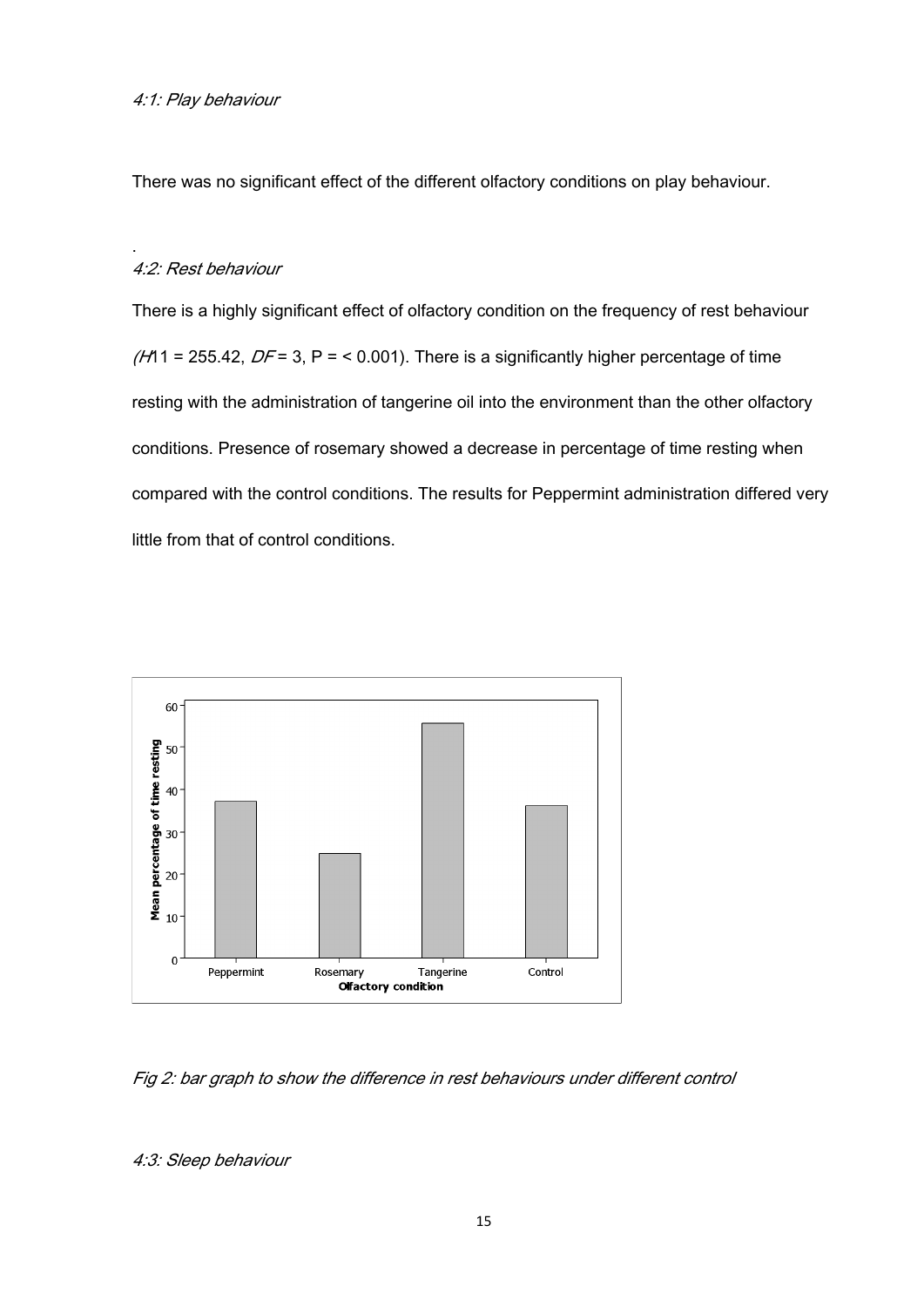There was no significant difference between olfactory conditions on the effect on sleep behaviour.

4:4: Vocal behaviour

There is a significant result of olfactory condition effects on vocal behaviour.

 $H1 = 117.7$ ,  $DF = 3$ ,  $P = 0.013$  see fig 3.



Fig 3: bar graph to show the difference in vocal behaviours under different controls.

Exposure to peppermint showed an increase in vocal behaviour when compared to the other olfactory conditions. Tangerine oil showed a decrease in vocal behaviour.

4:5: Patrol behaviour

There was no significant result regarding to the effect of olfactory condition on patrol behaviour.

5: Discussion: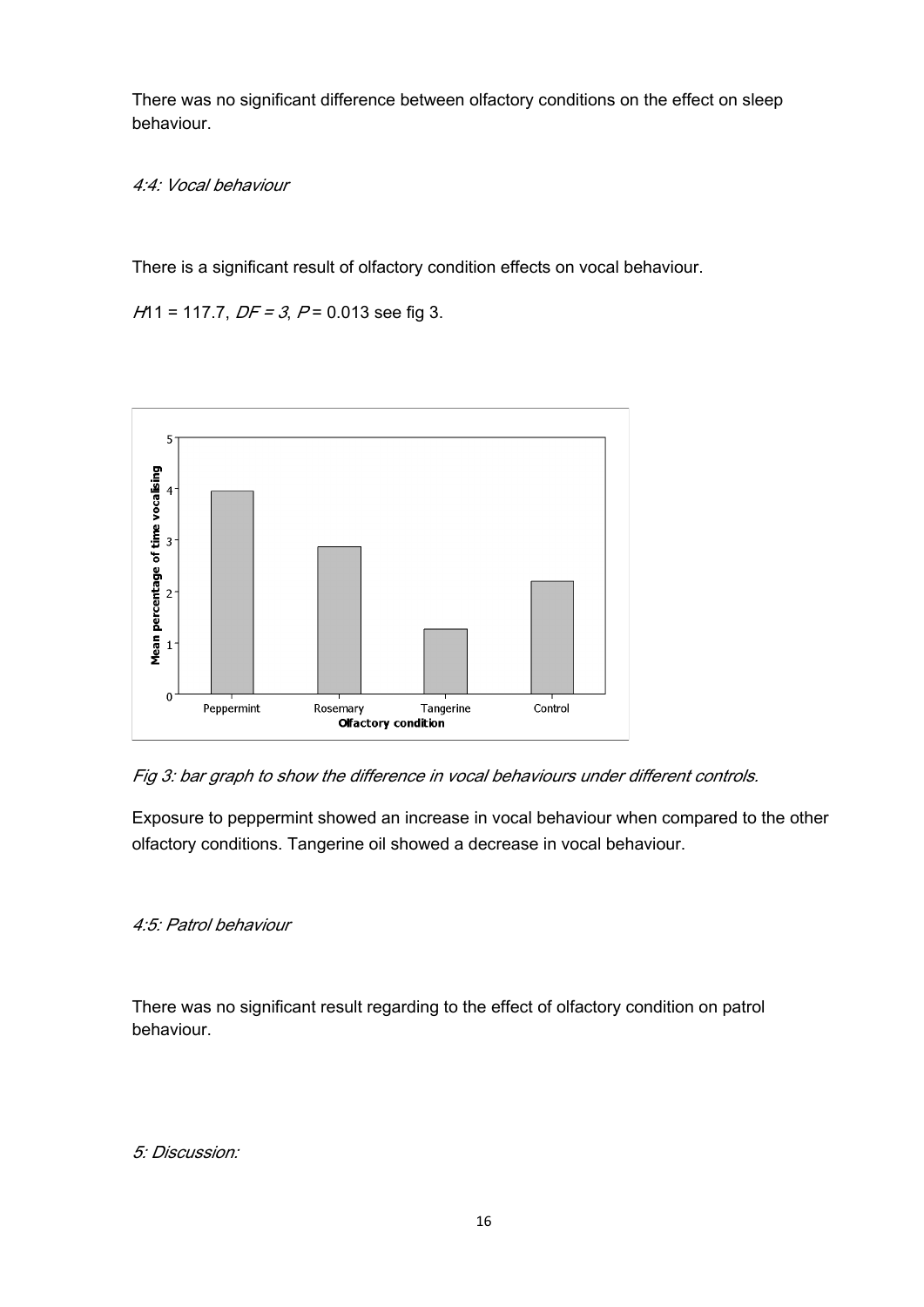The findings of this study indicate that the behaviour of the four captive grey wolves was altered after administration of tangerine and rosemary essential oils. The scents showed the most significant effect on rest behaviours with tangerine causing a sharp increase in resting behaviour, Vocal behaviour was also decreased after exposure to Tangerine oil and this scent also showed the lowest values for patrol behaviours. This indicates that tangerine oil has a mild sedative effect.

Exposure to rosemary reduced the amount of time spent resting and showed a slight increase in vocal behaviour. This indicates a stimulant effect of the scent in the environment on captive wolf behaviour. Vocal behaviour increased under peppermint conditions. The results of these two scents corroborate with findings in previous studies on the effects of peppermint and rosemary on active behaviours. Significant effects have been reported in studies on canines (Graham 2004) and big cats (Pearson 2002).

However peppermint conditions had little or no effects on all other observed behaviour's including patrol and play which are active behaviours. This could indicate that other factors could have accounted for the increase in vocalisation. At the UK Wolf Conservation Trust all but one of the wolves has been hand reared by humans and habituated to human presence. This can account for behaviours that are not naturally seen in the wild.

Howling for example is often started by environmental noises. Human influence, birds, dogs. The wolves often howl when the other packs are taken on walks. This is to communicate where the other packs are. They are also prompted to howl by a human howl for vocal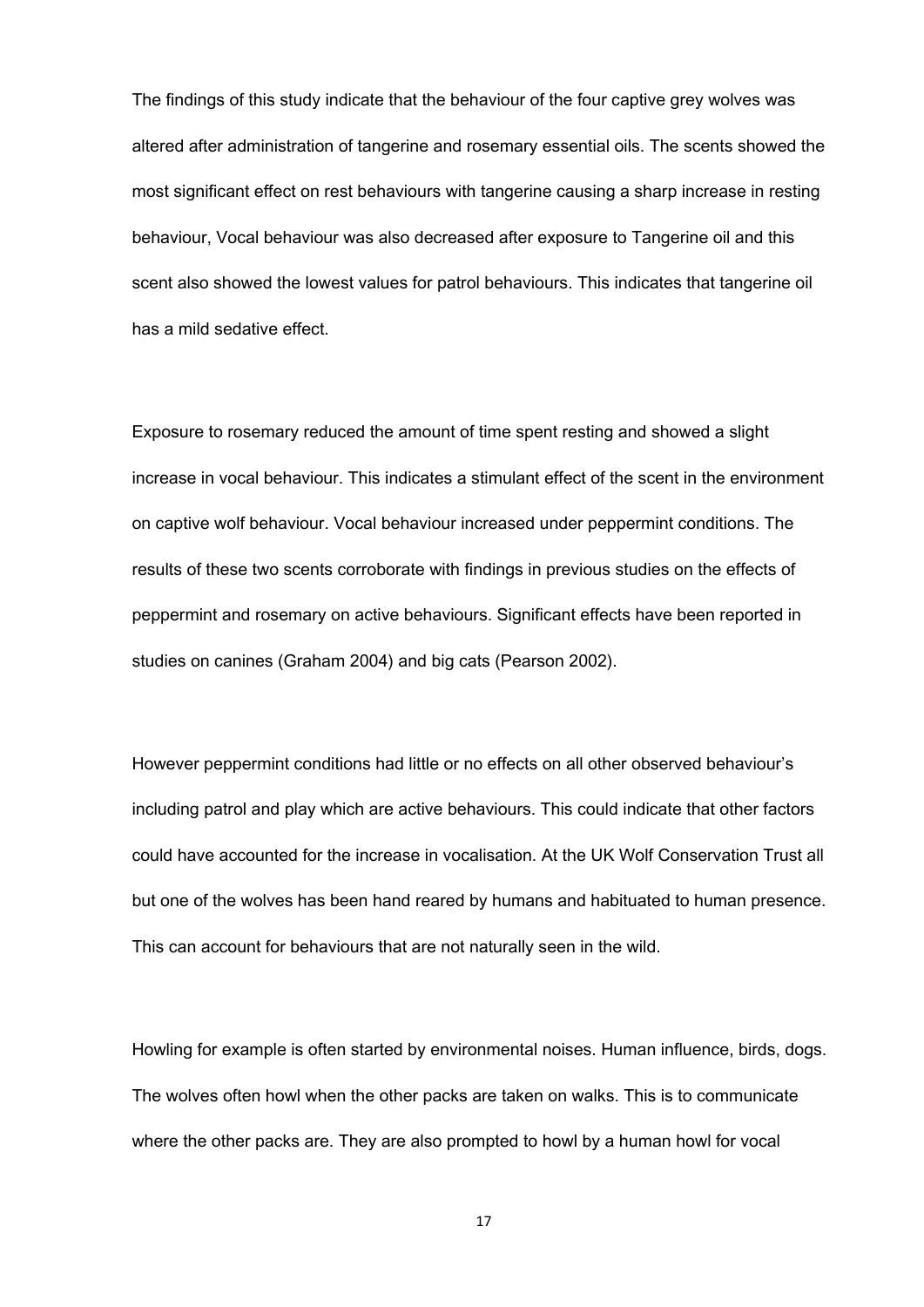displays to the public. The wolves have also been observed whimpering or barking at human presence. Further investigation into this is needed to establish a definitive result on the effects on vocal behaviour. Stricter control conditions where these factors were removed would help to eliminate the possibility of human contact and activity influencing the results. A recent study on maned wolves showed that wolves that were housed in enclosures that had more human animal contact responded differently to enrichment than wolves that had less contact (Coelho et al, 2012). This indicates that different results should be expected depending on the animals' exposure to human contact.

Three out of the four wolves observed were classed as socialised (hand reared, desensitised to human contact) the fact that one of the wolves out of the sample was un-socialised (raised by wolves) may have affected the results as the behaviour of this wolf is very shy. His reactions to the scents were always delayed and more hesitant so this could mean he did not sniff the scent as much as the others.

The results of effect on sleep behaviours could also have other factors influencing them. Wolves like most species are constantly vigilant to their surroundings and due to the frequent coming and goings of humans in and out of their environment the wolves were observed always keeping watch over territories. This influence would seem to be too strong to override any effects of scent administration. Observations in a more controlled environment would increase validity of results.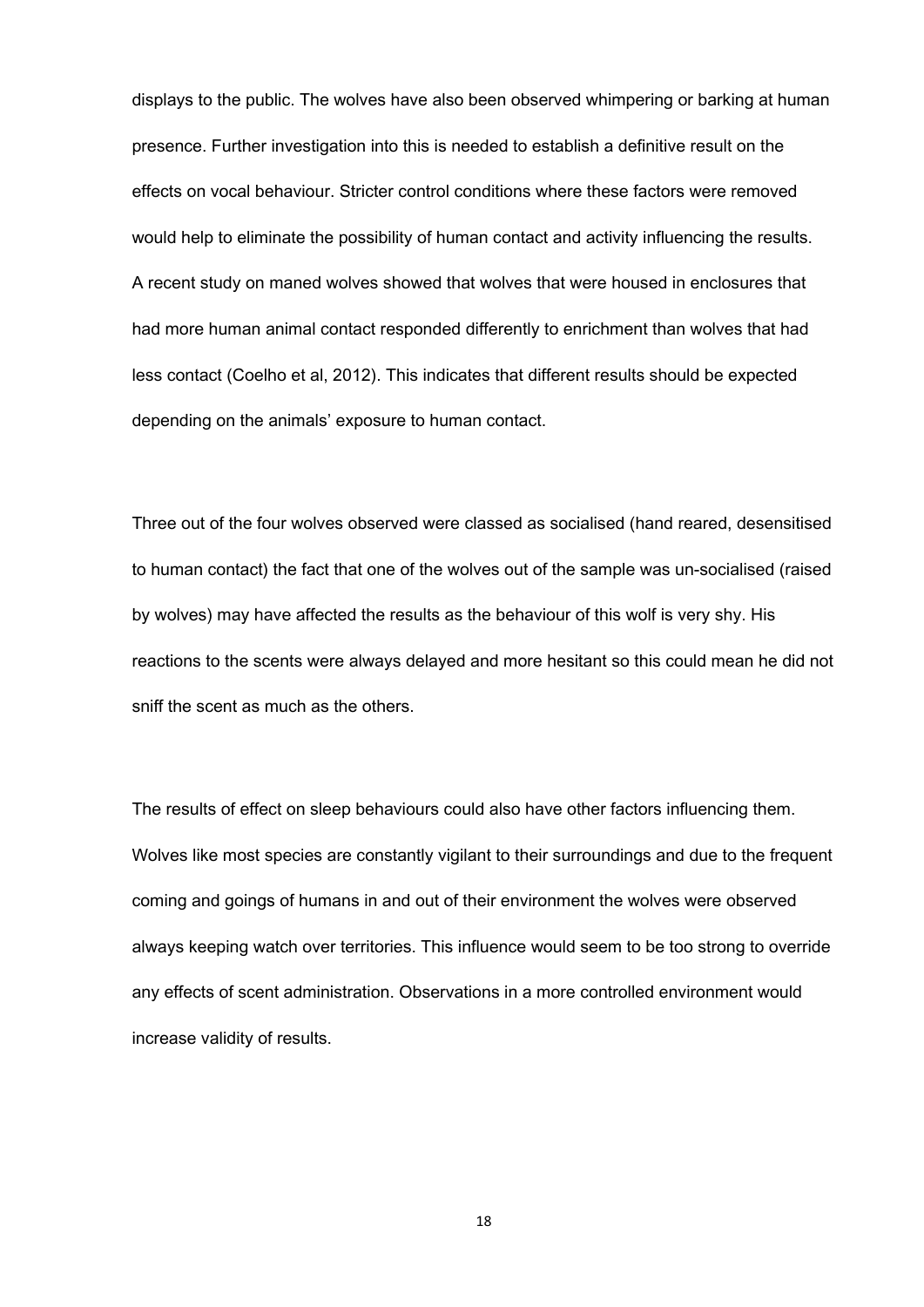Patrol, sleep and play behaviours did not show significant differences between olfactory conditions. A possible reason for this is that the wolves have a natural occurrence of rosemary growing in their enclosures. This could have habituated the wolves to this scent and reduced the experimental effects.

One of the main limitations of the study is the small sample size. The method of data collection along with daily tasks at the trust only permitted one hour of observations per day. Two packs were chosen to observe using scan sampling rather than all four of the UK Wolf Conservation Trust packs as this would only allow 15 minutes of observations a day. This would not have been enough time to get a varied recording of behaviours. The small sample size means that it is of less relevance to the global practice of keeping wolves' in captivity but has a significant relevance to the small number of socialised wolves in the UK and a high level of relevance to the UK Wolf Conservation Trust practice.

The wolves there have been raised there and will live out their lives there. The application of enrichment is explored thoroughly at the trust and new ways of calming or increasing behaviours will be a useful tool for the trust in their activities. The results from this research along with other similar studies such as Graham 2004 can be useful in a variety of captive scenarios. The reduction of rest could be used to motivate lethargic animals and to help reduce weight gain due to inactivity (Schwitzer and Kaumanns 2001). It could also have relevance in increasing activity for displays or visitor enjoyment. When veterinary inspections or capture is necessary it could be a useful tool to have a calmer animal and to reduce the stress on the animals themselves.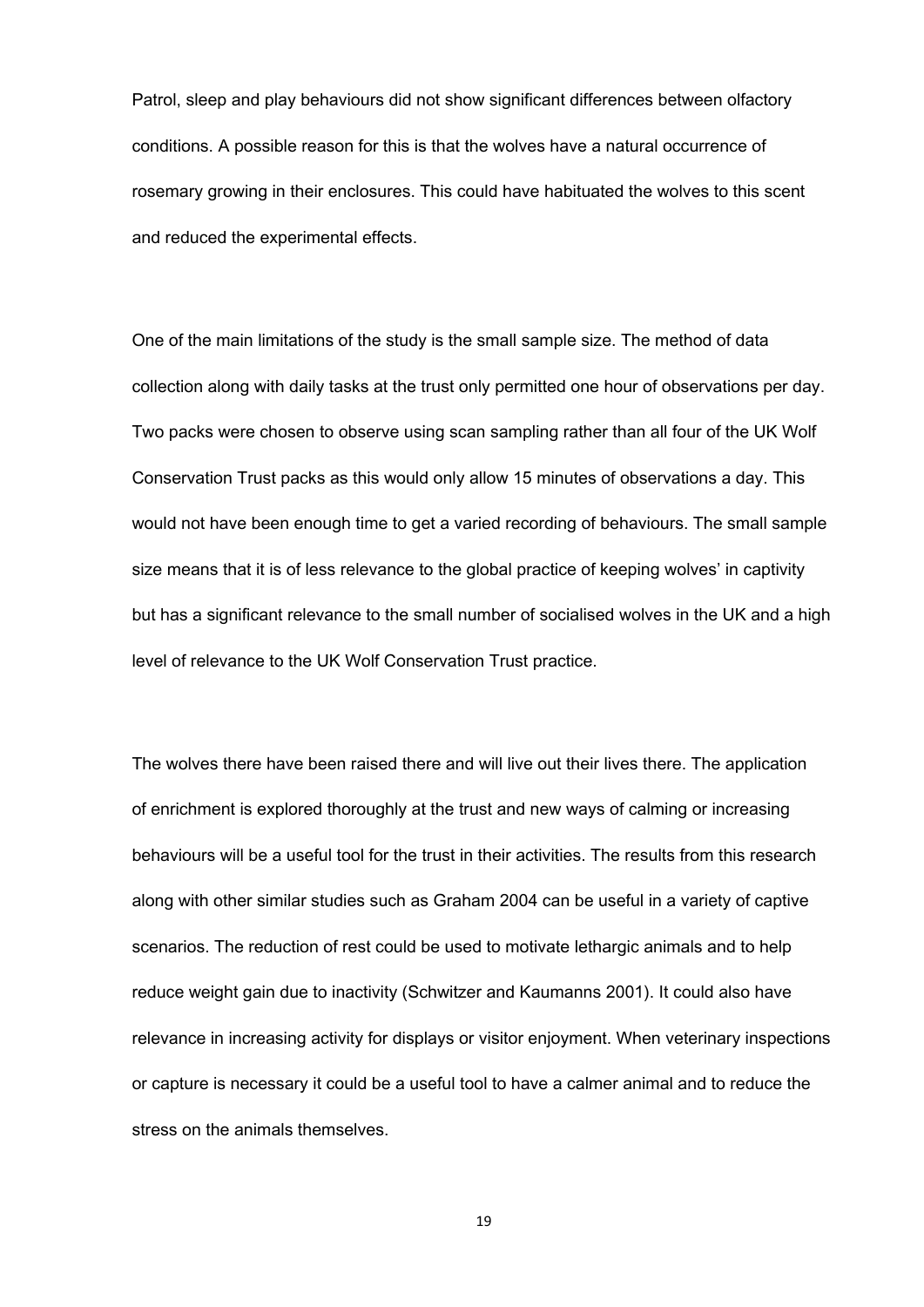The UK Wolf Conservation Trust has a very popular open day three times a year which brings in as many as 3000 visitors throughout the day. Although the wolves are socialised and used to human contact the infrequency of large numbers of people appears to still be intimidating for them. This can cause a minor amount of stress to certain more shy wolves and essential oils enrichment could be administered on these days to help calm the animals. There is also now the introduction of an open day every Wednesday (2014). The frequency of these events will mean the numbers will unlikely reach the large numbers of the 3 annual open days but are still a larger number of visitors passing through than these wolves are used to. Again the administration of a tangerine enrichment could help to calm the wolves. There are also some situations where the wolves need to be transported to or from the vets. This is a stressful situation and could be reduced by giving scent.

There could also be limitations in the method of administering the scent into the environment. The scents were administered in an open obvious way to the wolves to the point where they anticipated its preparation and entry to enclosure. The straw bales were prepared in the wolves view and were administered by throwing it over the fence. The wolves were often waiting at the fence for it. This could prevent the observation of the true effects of the scent. It is a possibility that only the combination of novel objects and scent combined have these effects. A follow up study of administering the scent whilst the wolves were out of sight could give an indication of the effects on results of the visual and physical influence.

The social housing of the test subjects could have an effect on behaviour. The pair groups have the alpha male and female roles but it still differs greatly from a wild pack scenario. Captive research has limitations that increase if the group structure differs greatly from that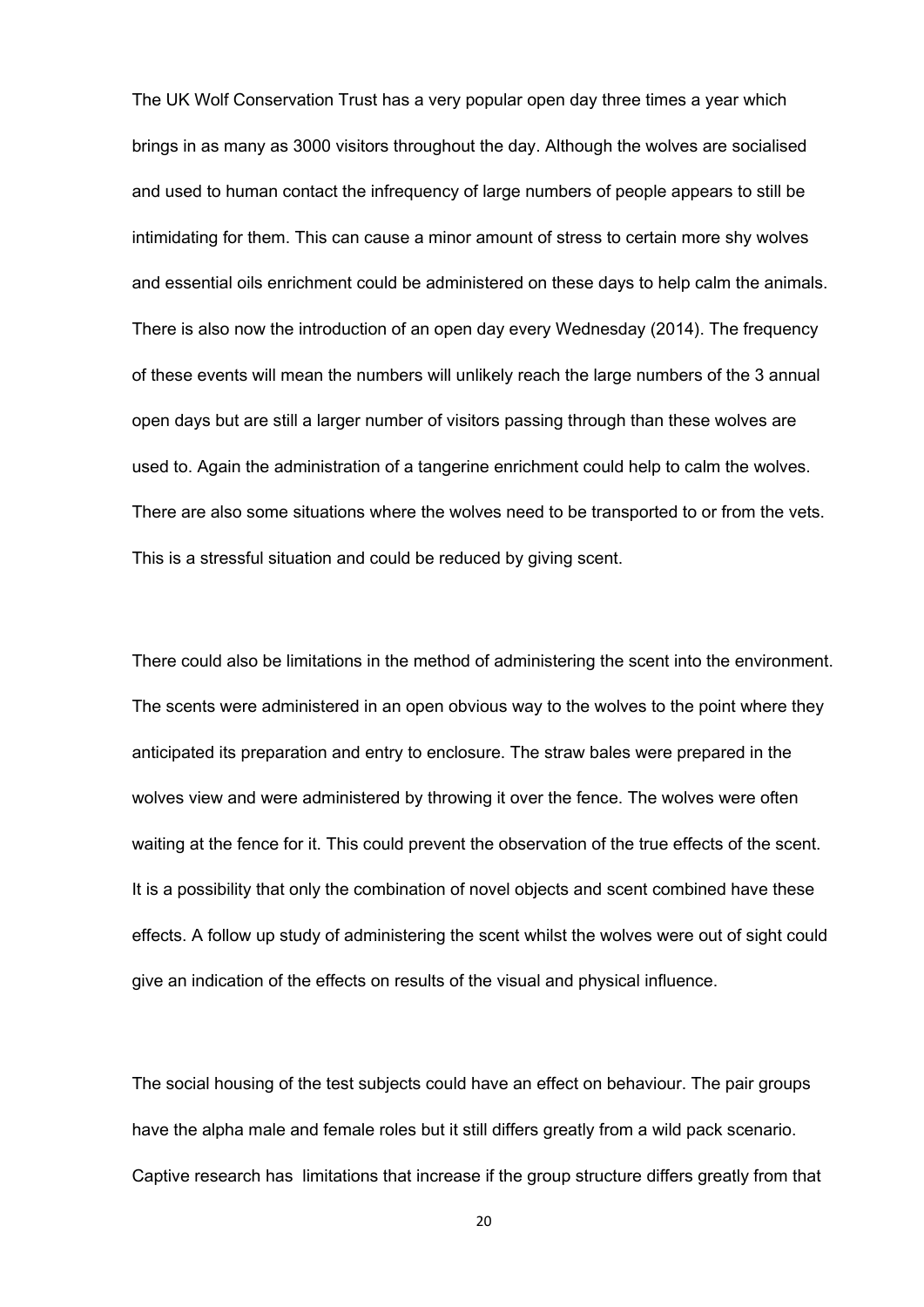which is found in the wild (Erwin et al.1979; Sadler & Ward 1999). The lack of a 'natural pack scenario' means that these wolves are not likely to have the same behaviours as a wild pack or even that of a separate pack in captivity. Wolves' social structure has a strong influence on behaviour so the results of these studies must not be generalised to all captive wolves. The results may only be relevant from this perspective to established breeding pairs.

The statistical analysis methods used are a good indicator of differences between samples. However, the Kruskall Wallis test has limitations (it only shows that there is or isn't a difference in groups, it doesn't show which groups or how much). More specific studies between scents and behaviours would provide a more detailed result.

Future research should focus on a more specific experimental design with a view to testing the application of aromatherapy oils in real scenarios. The development of holistic therapies for captive wolves would be aided by further research on the physiological effects of these scents. To see for example, if tangerine oil reduces adrenaline. This needs to be done to further prove that an effect is made and this would aid further understanding of the true effects of essential oils and why they alter behaviour. This would give rise to a new way of application and give medical reliability.

A larger array of scents should be tested and on a large sample. A collaboration with other UK zoos that house wolves would enable a larger scale study to prove the widespread relevance of the subject. The results could give useful results to all establishments and provide a national standard for enrichment and welfare implications of scent administrations in captive wolves and species with a similar olfactory system and use of scent.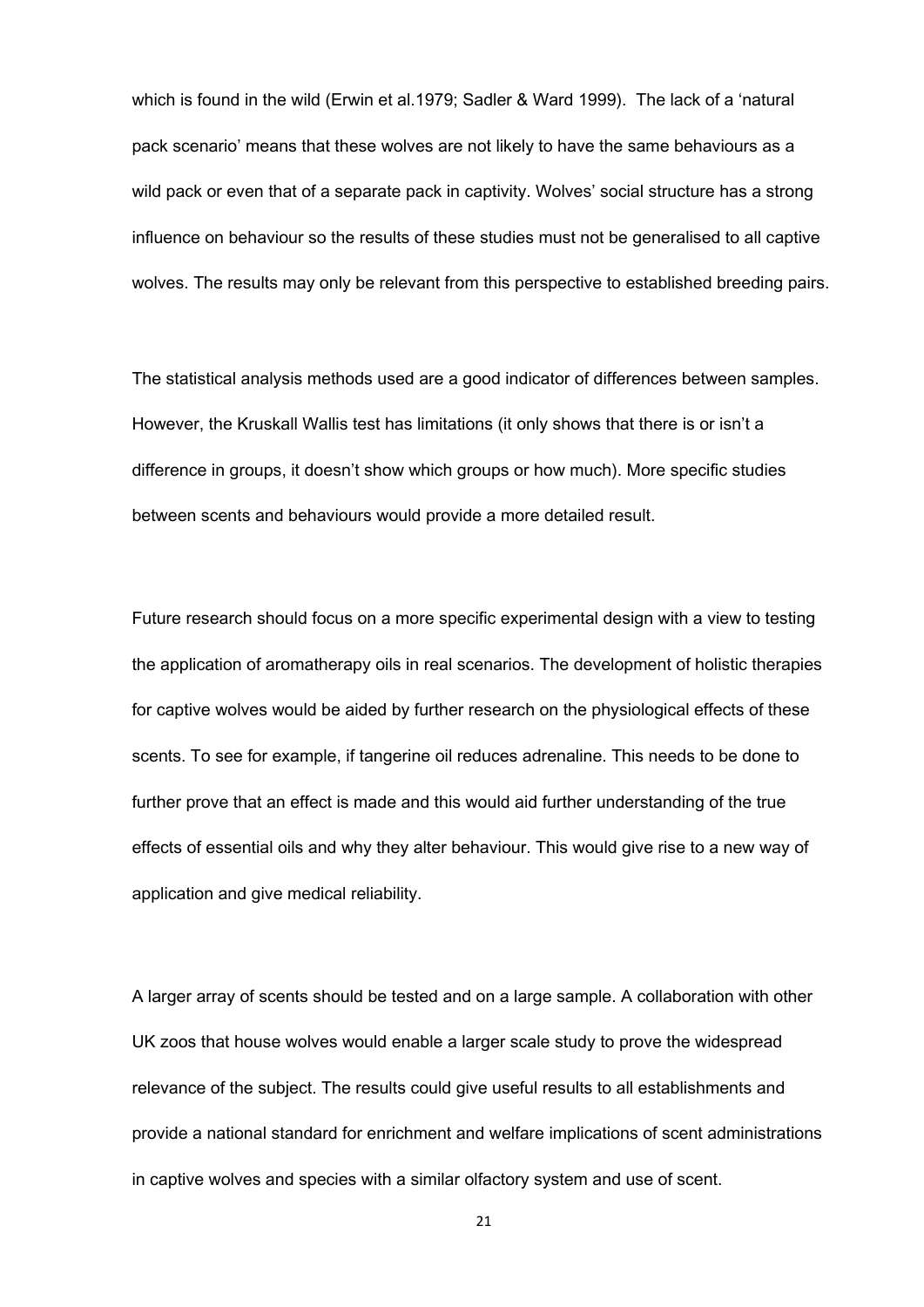#### 6: Conclusion:

Overall, the results of the study suggest that captive wolves can be influenced by the scents in the environment. And that certain scents have a greater effect than others. The captive environment for a an apex predator such as the grey wolf can be a very challenging environment and enrichment involving calming or relaxing scents should be considered but chosen with reference to the species in question in order to reach a comfortable balance between the effect on behaviour and the species ability to display natural behaviours. The studies objectives were to find ways in which the use of olfactory enrichment can be used to enhance the welfare of captive wolves and to aid management techniques. The study has resulted in some significant effects and given many suggestions for future research in order to better understand the effects and potential use of aromatherapy in captive carnivore management. However the sample size and influencing factors give much limitation to the scope of the study's findings.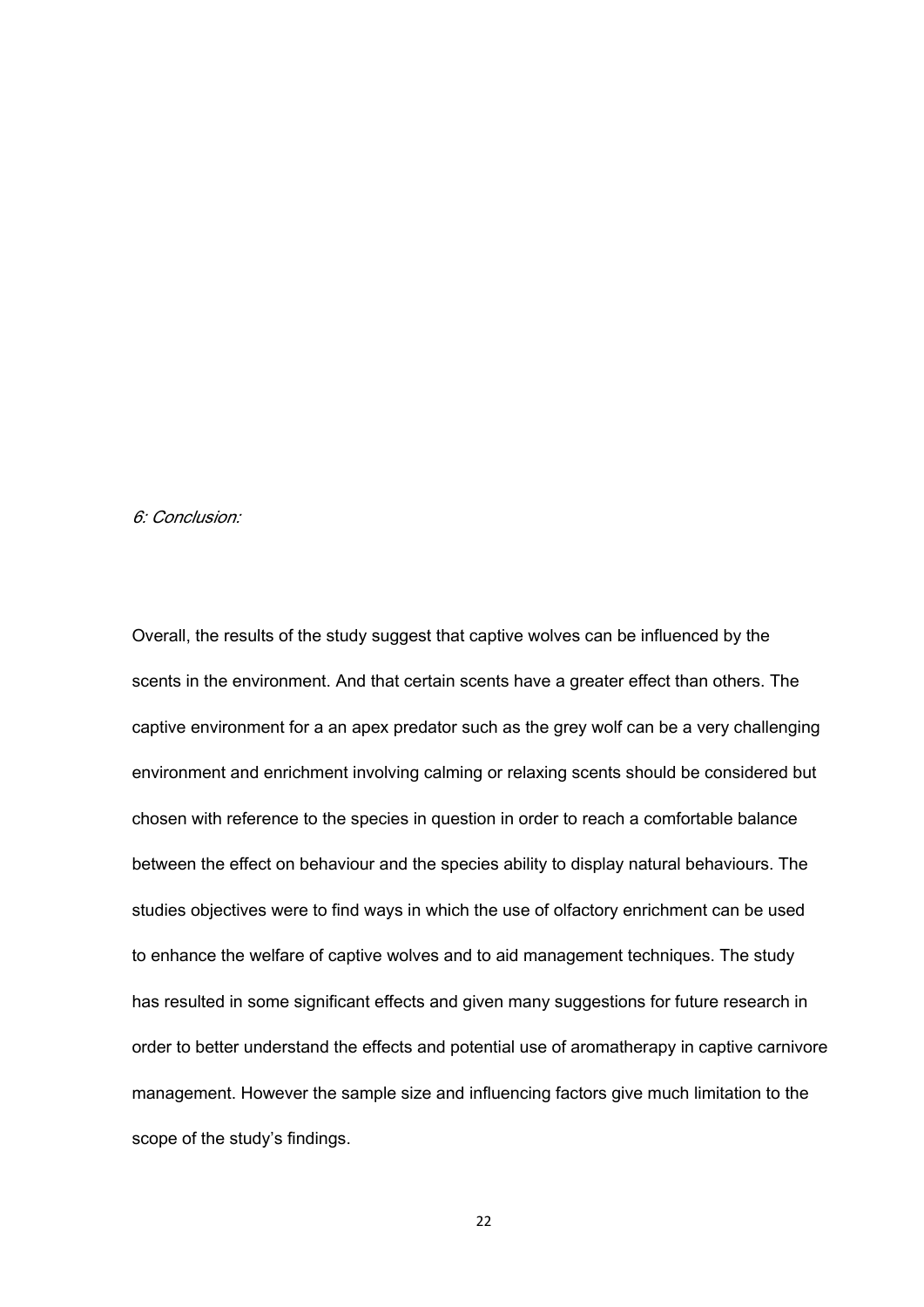7: Acknowledgements:

With thanks to Tsa Palmer and all the staff and volunteers at the UK Wolf Conservation trust for their support during data collection and scent administration on the wolves, Fellow students B. baker and L. Doherty who assisted in the tedious task of behavioural observations, C. Readings that provided supervision and health and safety advice, D. Hunter for her continued support during the project, S. Collins and Plymouth University for their support and guidance throughout the process of this research.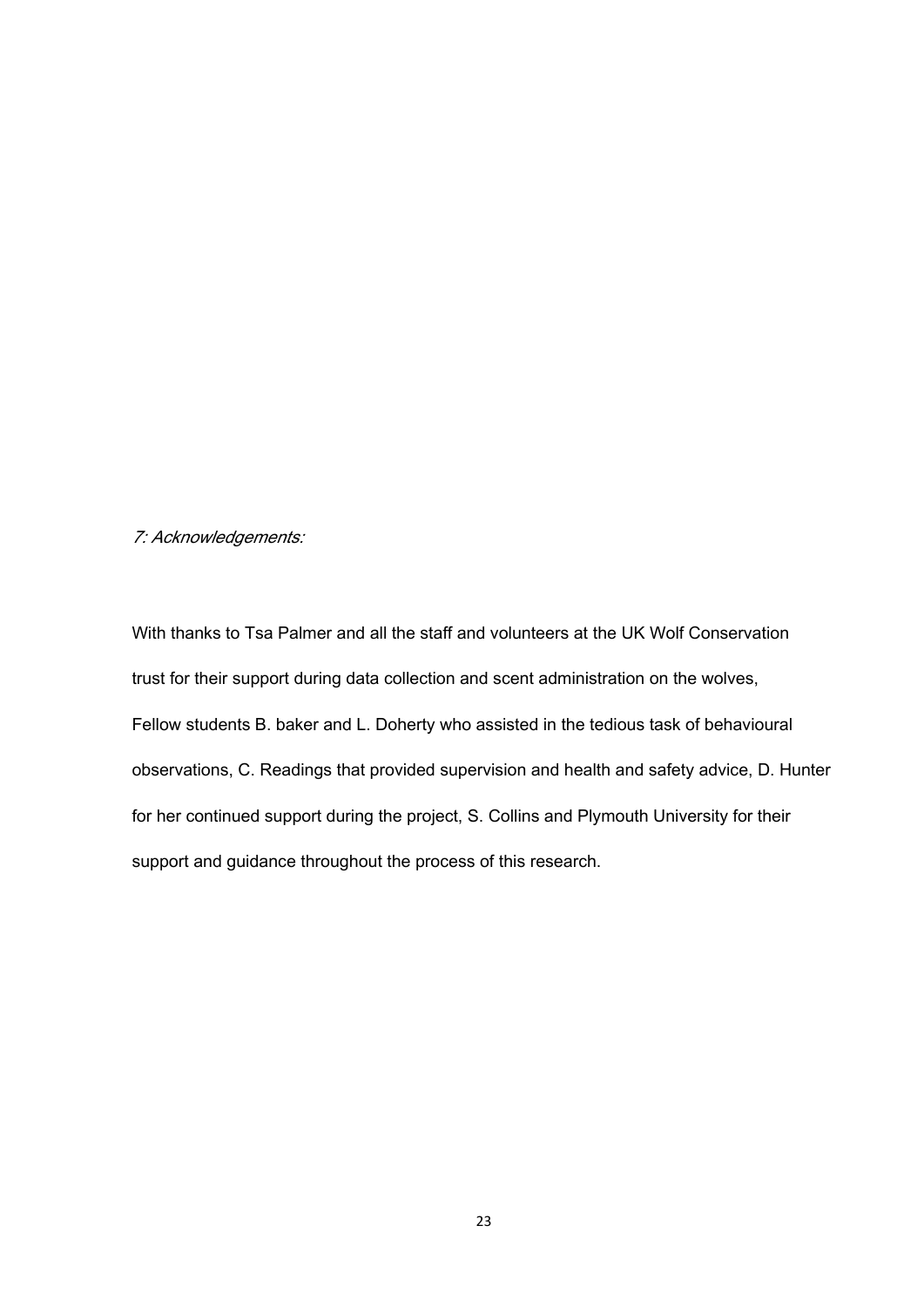#### 8: References:

- 1. Asa, C. S., Mech, L. D., Seal, U. S., & Plotka, E. D. (1990). The influence of social and endocrine factors on urine-marking by captive wolves (*Canis lupus*). *Hormones and Behavior*, *24*(4), 497-509.
- 2. AZA association of zoos and aquaria. <http://www.aza.org/enrichment/>. Accessed on (01/03/ 14).
- 3. Ballard, C. G., O Brien, J. T., Reichelt, K., & Perry, E. K. (2002). Aromatherapy as a safe and effective treatment for the management of agitation in severe dementia: the results of a double-blind, placebo-controlled trial with Melissa. *Journal of clinical Psychiatry*, *63*(7), 553- 558.
- 4. Bell, K. L. (2002). *Holistic Aromatherapy for Animals: A Comprehensive Guide to Using Essential Oils and Hydrosols with Dogs, Cats, Horses and Other Animals*. Findhorn Press. pp 6  $-7.$
- 5. Briscoe, B. K., Lewis, M. A., & Parrish, S. E. (2002). Home range formation in wolves due to scent marking. *Bulletin of mathematical biology*, *64*(2), 261-284.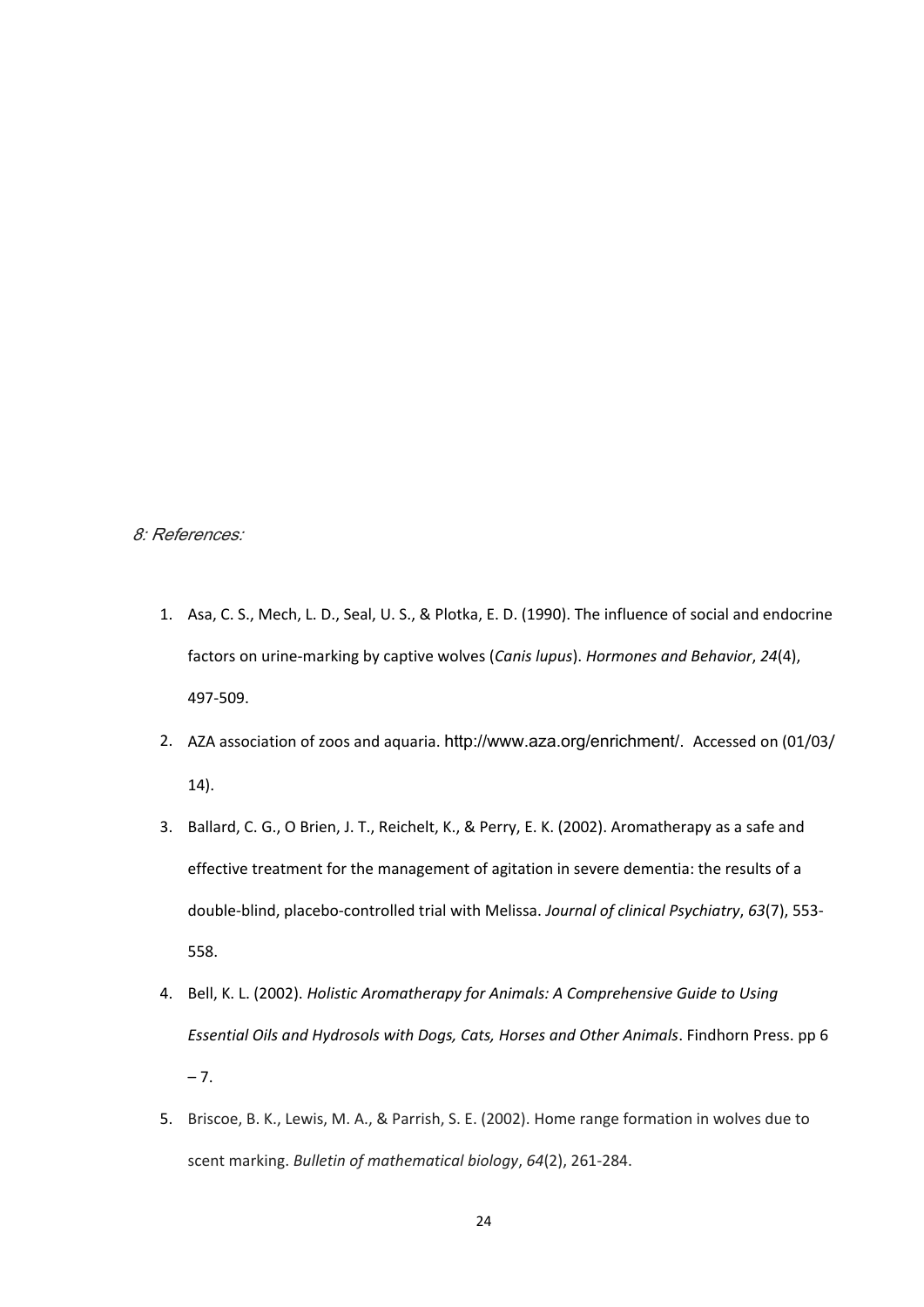- 6. Buchbauer, G., Jirovetz, L., Jäger, W., Woidich, A., & Nikiforov, A. (1992). Analysis of fragrance compounds in blood samples of mice by gas chromatography, mass spectrometry, GC/FTIR and GC/AES after inhalation of sandalwood oil. *Biomedical Chromatography*, *6*(3), 133-134.
- 7. Campbell-Palmer, R., & Rosell, F. (2011). The importance of chemical communication studies to mammalian conservation biology: A review. *Biological Conservation*, *144*(7), 1919-1930.
- 8. Chen, Y. J., Shih, Y., Chang, T. M., Wang, M. F., Lan, S. S., & Cheng, F. C. (2008). Inhalation of neroli essential oil and its anxiolytic effects in animals, *Proceedings of measuring behaviour,* pp 256-257.
- 9. Clark, F., & King, A. J. (2008). A critical review of zoo-based olfactory enrichment. In *Chemical Signals in Vertebrates 11*, springer new York, pp 391-398.
- 10. Cordoni, G. (2009). Social play in captive wolves (Canis lupus): not only an immature affair. *Behaviour*, *146*(10), 1363-1385.
- 11. Cummings, D., Brown, J. L., Rodden, M. D., & Songsasen, N. (2007). Behavioral and physiologic responses to environmental enrichment in the maned wolf (Chrysocyon brachyurus). *Zoo biology*, *26*(5), 331-343.
- 12. Diego, M. A., Jones, N. A., Field, T., Hernandez-Reif, M., Schanberg, S., Kuhn, C., ... & Galamaga, R. (1998). Aromatherapy positively affects mood, EEG patterns of alertness and math computations. *International Journal of Neuroscience*, *96*(3-4), 217-224.
- 13. Doty, R. L. (1986). Odor-guided behavior in mammals. *Experientia*, *42*(3), 257-271.
- 14. Dytham, C. (2011). Choosing and using statistics: a biologist's guide. John Wiley & Sons. pp 120-123.
- 15. Eisenberg, J. F., & Kleiman, D. G. (1972). Olfactory communication in mammals. *Annual Review of Ecology and Systematics*, 1-32.
- 16. Ellis, S. L. (2009). Environmental enrichment: Practical strategies for improving feline welfare. *Journal of Feline Medicine & Surgery*, *11*(11), 901-912.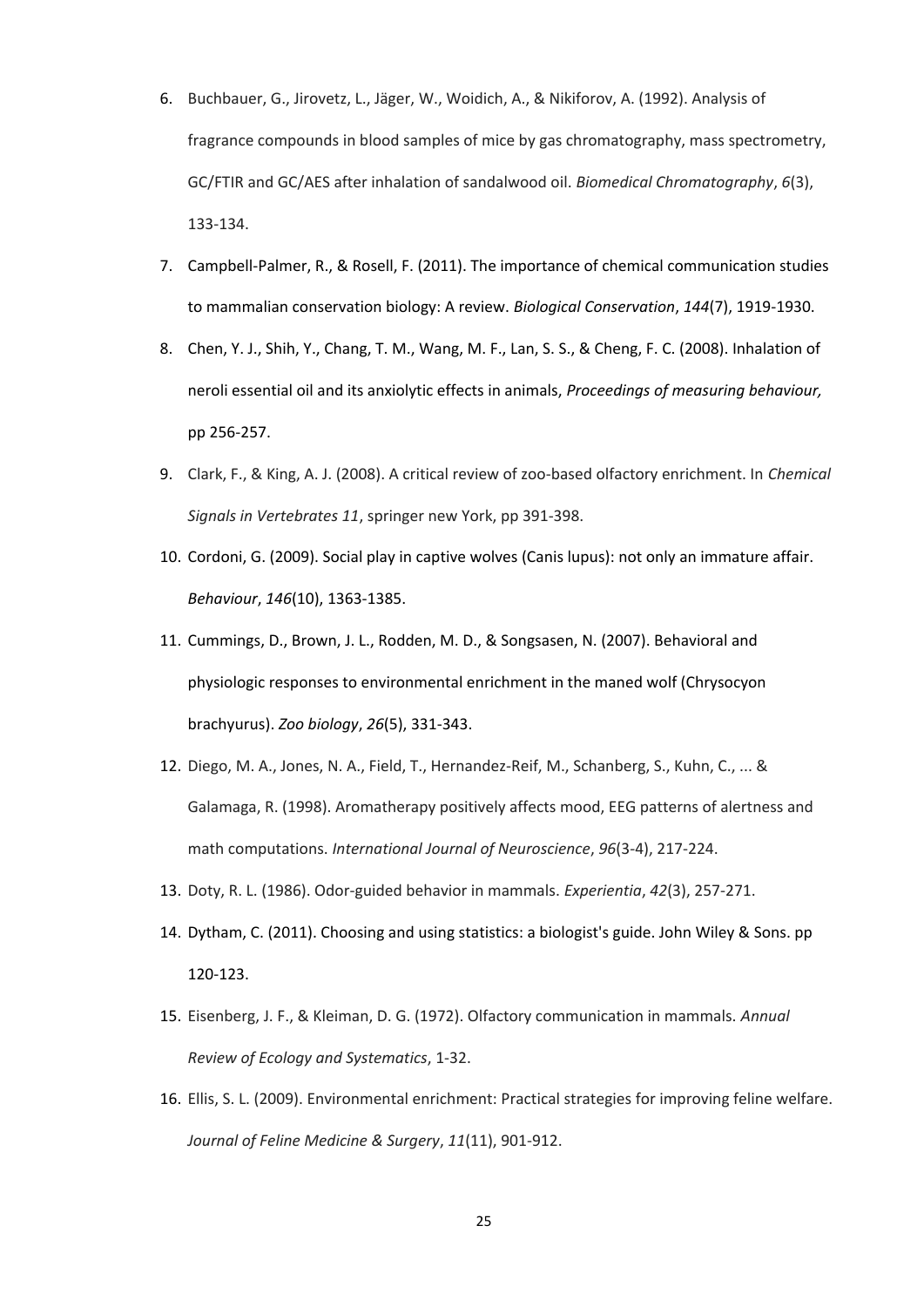- 17. Ferguson, C. E., Kleinman, H. F., & Browning, J. (2013). Effect of Lavender Aromatherapy on Acute-Stressed Horses. *Journal of Equine Veterinary Science*, *33*(1), 67-69.
- 18. Frank, H., Hasselbach, L. M., & Littleton, D. M. (1987). Socialized vs. unsocialized wolves (Canis lupus) in experimental research. *Advances in Animal Welfare Science 1986/87* Springer Netherlands, pp. 33-49.
- 19. Graham, L., Wells, D. L., & Hepper, P. G. (2005). The influence of olfactory stimulation on the behaviour of dogs housed in a rescue shelter. *Applied Animal Behaviour Science*, *91*(1), 143- 153.
- 20. Herz, R. S. (2009). Aromatherapy facts and fictions: a scientific analysis of olfactory effects on mood, physiology and behavior. *International Journal of Neuroscience*, *119*(2), 263-290.
- 21. Holmes, C., Hopkins, V., Hensford, C., MacLaughlin, V., Wilkinson, D., & Rosenvinge, H. (2002). Lavender oil as a treatment for agitated behaviour in severe dementia: a placebo controlled study. *International Journal of Geriatric Psychiatry*, *17*(4), 305-308.
- 22. [http://www.hollandandbarrett.com/.](http://www.hollandandbarrett.com/) Accessed on 10/03/13.
- 23. Kuriyama, H., Watanabe, S., Nakaya, T., Shigemori, I., Kita, M., Yoshida, N and Imanishi, J. (2005). Immunological and psychological benefits of aromatherapy massage. *Evidence-Based Complementary and Alternative Medicine*, *2*(2), 179-184.
- 24. Lim, W. C., Seo, J. M., Lee, C. I., Pyo, H. B., & Lee, B. C. (2005). Stimulative and sedative effects of essential oils upon inhalation in mice. *Archives of pharmacal research*, *28*(7), 770- 774.
- 25. Macdonald, D. W., & Sillero-Zubiri, C. (Eds.). (2004). The biology and conservation of wild canids. Oxford University Press. pp 285 – 300.
- 26. Martin, G. N. (1996). Olfactory remediation: current evidence and possible applications. *Social Science & Medicine*, *43*(1), 63-70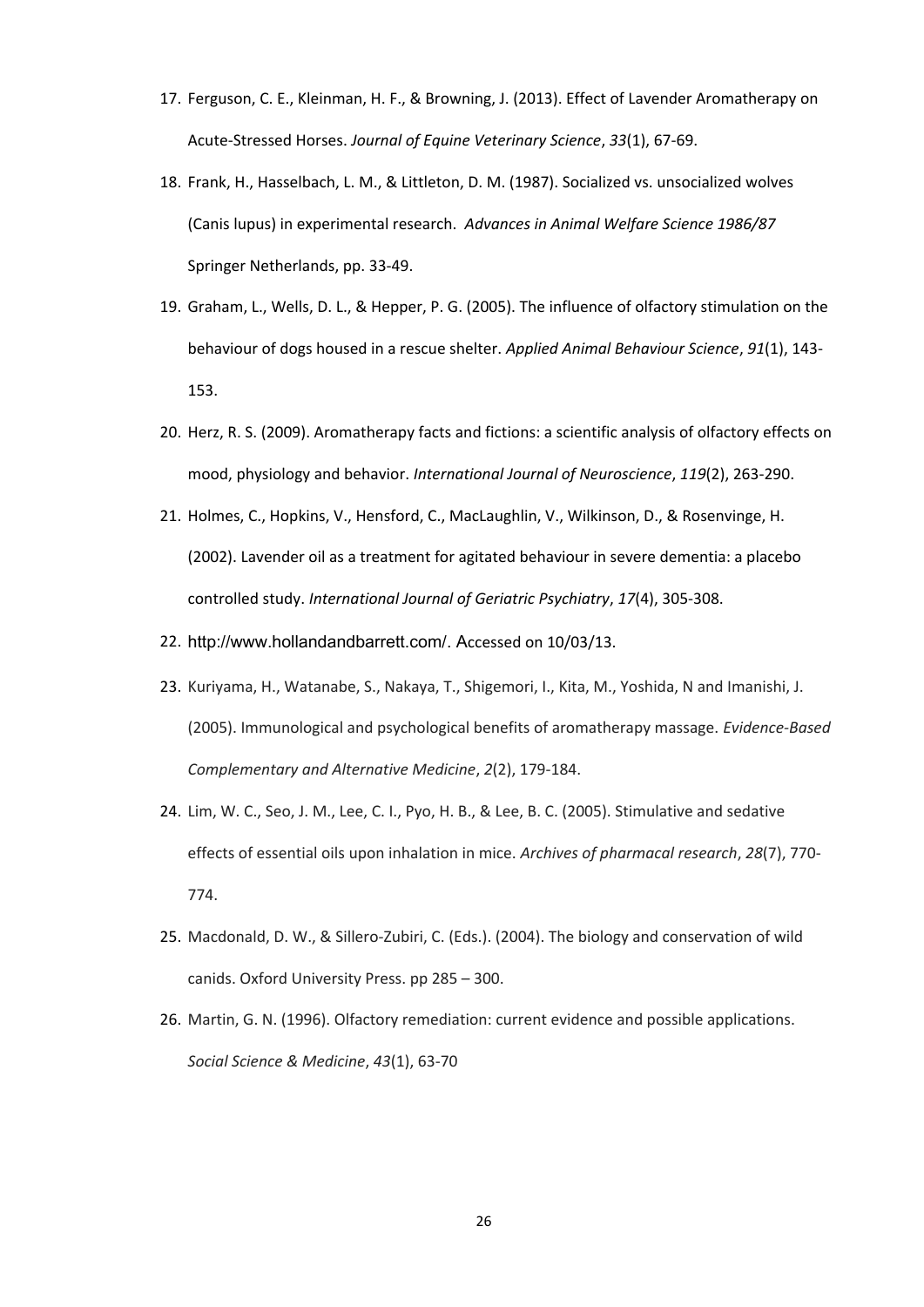- 27. Mason, G., Clubb, R., Latham, N., & Vickery, S. (2007). Why and how should we use environmental enrichment to tackle stereotypic behaviour? *Applied Animal Behaviour Science*, *102*(3), 163-188.
- 28. Miller, K. E., Laszlo, K., & Dietz, J. M. (2003). The role of scent marking in the social communication of wild golden lion tamarins*,*(*Leontopithecus rosalia*). *Animal Behaviour*, *65*(4), 795-803
- 29. Mills, D. S., & Marchant-Forde, J. N. (Eds.). (2010). The encyclopedia of applied animal behaviour and welfare. CABI. Page 187.
- 30. Newberry, R. C. (1995). Environmental enrichment: increasing the biological relevance of captive environments. *Applied Animal Behaviour Science*, *44*(2), 229-243.
- 31. Pearson, J. (2002). On a roll: novel objects and scent enrichment for Asiatic lions. *Shape Enrichment*, *11*(7).
- 32. Price, L. J. (2010). A preliminary study of the effects of environmental enrichment on the behaviour of captive African wild dogs (Lycaon pictus). *Bioscience Horizons*, *3*(2), 132-140.
- 33. Roberts, A., Williams, J.M.G.,(1992) The effect of olfactory stimulation on fluency, vividness of imagery and associated mood-a preliminary study, *British journal of medical psychology*., 65 (1992), pp. 197–199.
- 34. Sadler, L. M., & Ward, S. J. (1999). Coalitions in male sugar gliders: are they natural?. *Journal of Zoology*, *248*(1), 91-96.
- 35. Scott, J. P. (1967). The evolution of social behaviour in dogs and wolves. *American Zoologist*, *7*(2), 373-381.
- 36. Schuett, E. B., & Frase, B. A. (2001). Making scents: using the olfactory senses for lion enrichment. *The Shape of Enrichment*, *10*(3), 1-3.
- 37. Schwitzer, C., & Kaumanns, W. (2001). Body weights of ruffed lemurs (Varecia variegata) in European zoos with reference to the problem of obesity. *Zoo Biology*, *20*(4), 261-269.
- 38. Serpell, J. A. (1987). The influence of inheritance and environment on canine behaviour: myth and fact. *Journal of small animal practice*, *28*(11), 949-956.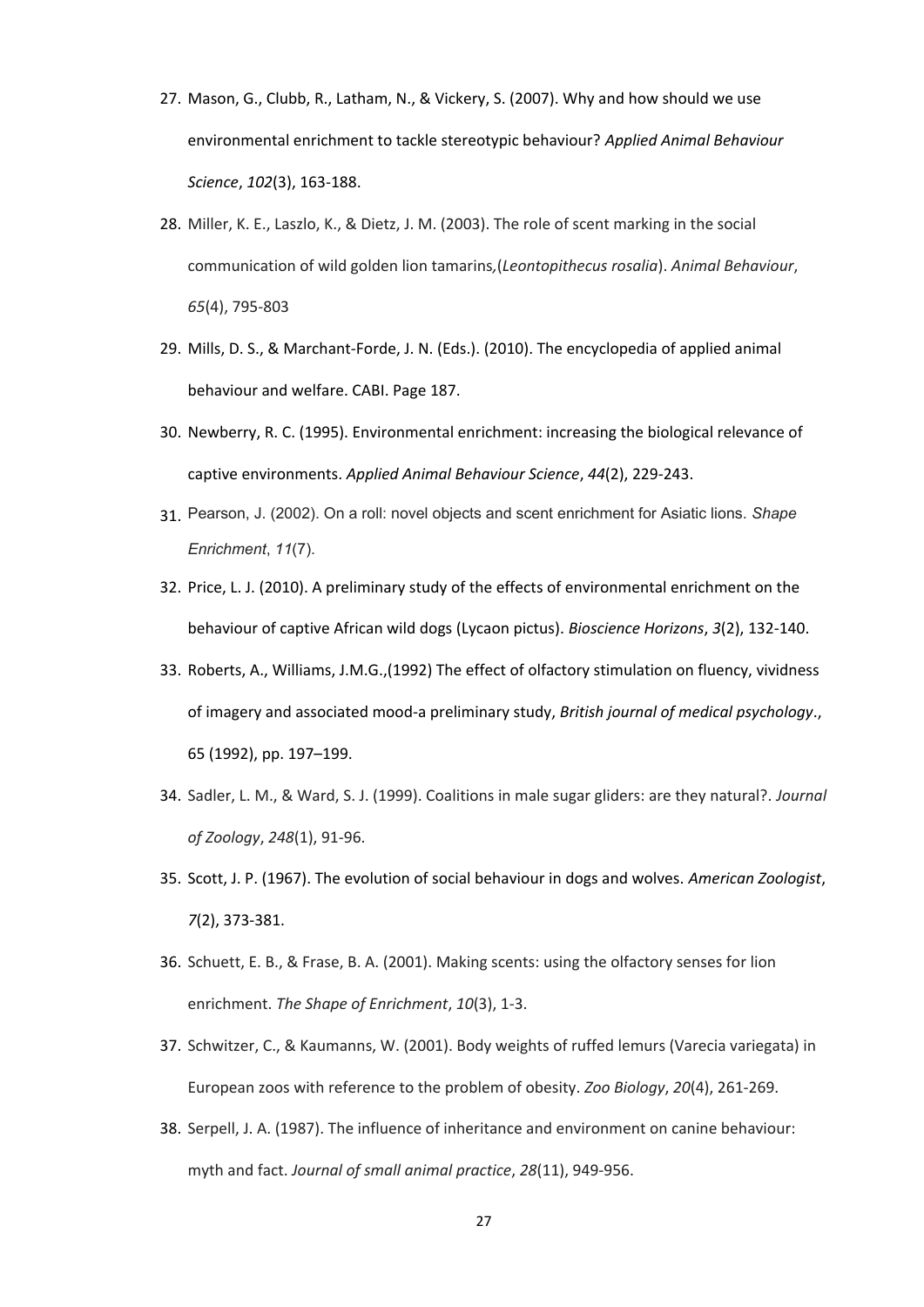- 39. Shaw, D., Annett, J. M., Doherty, B., & Leslie, J. C. (2007). Anxiolytic effects of lavender oil inhalation on open-field behaviour in rats. *Phytomedicine*, *14*(9), 613-620.
- 40. Shepherdson, D. J., Mellen, J. D., & Hutchins, M. (1998). *Second nature: environmental enrichment for captive animals*. Smithsonian institution press.
- 41. Stankowich, T., & Blumstein, D. T. (2005). Fear in animals: a meta-analysis and review of risk assessment. *Proceedings of the Royal Society B: Biological Sciences*, *272*(1581), 2627-2634.
- 42. Swaisgood, R. R. (2007). Current status and future directions of applied behavioral research for animal welfare and conservation. *Applied Animal Behaviour Science*, *102*(3), 139-162.
- 43. Thomas, D. V. (2002). Aromatherapy: mythical, magical, or medicinal? *Holistic nursing practice*, *17*(1), 8-16.
- 44. Topál, J., Gácsi, M., Miklósi, Á., Virányi, Z., Kubinyi, E., & Csányi, V. (2005). Attachment to humans: a comparative study on hand-reared wolves and differently socialized dog puppies. *Animal Behaviour*, *70*(6), 1367-1375.
- 45. Wells, D. L. (2004). A review of environmental enrichment for kennelled dogs, (*Canis familiaris*). *Applied Animal Behaviour Science*, *85*(3), 307-317.
- 46. Wells, D. L., & Egli, J. M. (2004). The influence of olfactory enrichment on the behaviour of captive black-footed cats, (*Felis nigripes*). *Applied Animal Behaviour Science*, *85*(1), 107-119.
- 47. Wells, D. L. (2006). Aromatherapy for travel-induced excitement in dogs. *Journal of the American Veterinary Medical Association*, *229*(6), 964-967.
- 48. Wells, D. L., Hepper, P. G., Coleman, D., & Challis, M. G. (2007). A note on the effect of olfactory stimulation on the behaviour and welfare of zoo-housed gorillas. *Applied animal behaviour science*, *106*(1), 155-160.
- 49. Wells, D. L., Hepper, P. G., Coleman, D., & Challis, M. G. (2007). A note on the effect of olfactory stimulation on the behaviour and welfare of zoo-housed gorillas. *Applied animal behaviour science*, *106*(1), 155-160.